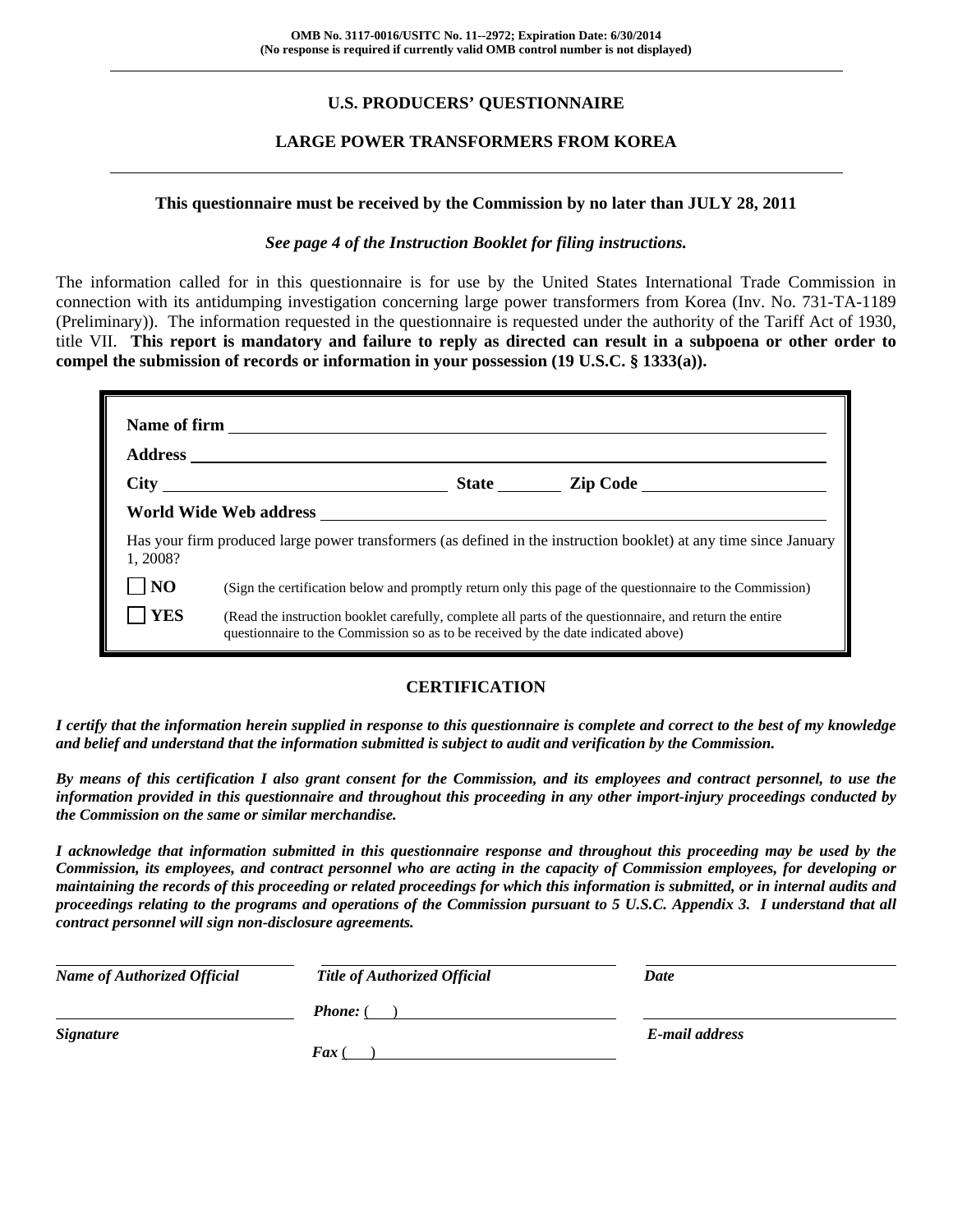## **PART I.—GENERAL INFORMATION**

The questions in this questionnaire have been reviewed with market participants to ensure that issues of concern are adequately addressed and that data requests are sufficient, meaningful, and as limited as possible. Public reporting burden for this questionnaire is estimated to average 50 hours per response, including the time for reviewing instructions, searching existing data sources, gathering the data needed, and completing and reviewing the questionnaire. Send comments regarding the accuracy of this burden estimate or any other aspect of this collection of information, including suggestions for reducing the burden, to the Office of Investigations, U.S. International Trade Commission, 500 E Street, SW, Washington, DC 20436.

I-1a. **OMB statistics**.--Please report below the actual number of hours required and the cost to your firm of preparing the reply to this questionnaire and completing the form.

hours dollars

- I-1b. **OMB feedback**.--We are interested in any comments you may have for improving this questionnaire in general or the clarity of specific questions. Please attach such comments to your response or send them to the above address.
- I-2. **Establishments covered**.--Provide the name and address of establishment(s) covered by this questionnaire (see page 3 of the instruction booklet for reporting guidelines). If your firm is publicly traded, please specify the stock exchange and trading symbol.

I-3. **Petition support**.--Do you support or oppose the petition?

 $\Box$  Support  $\Box$  Oppose  $\Box$  Take no position

l

l

l

l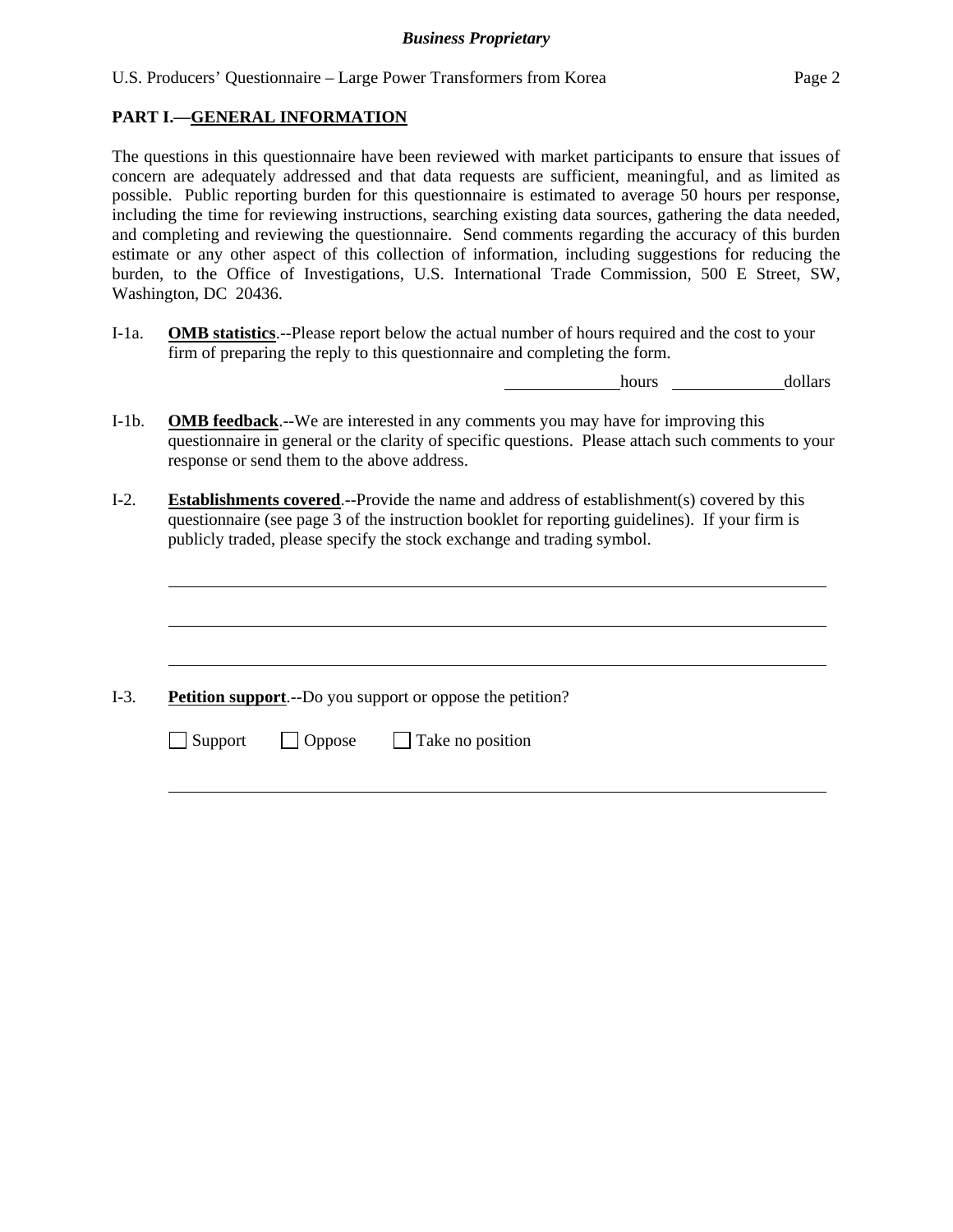|        |           |                                         | U.S. Producers' Questionnaire - Large Power Transformers from Korea                                                                                                                                                                                                                                | Page 3                        |
|--------|-----------|-----------------------------------------|----------------------------------------------------------------------------------------------------------------------------------------------------------------------------------------------------------------------------------------------------------------------------------------------------|-------------------------------|
|        |           | PART I.--GENERAL INFORMATION--Continued |                                                                                                                                                                                                                                                                                                    |                               |
| $I-4.$ |           |                                         | <b>Ownership.</b> --Is your firm owned, in whole or in part, by any other firm?                                                                                                                                                                                                                    |                               |
|        | No        |                                         | Yes--List the following information.                                                                                                                                                                                                                                                               |                               |
|        | Firm name |                                         | <b>Address</b>                                                                                                                                                                                                                                                                                     | <b>Extent of</b><br>ownership |
| $I-5.$ | $\Box$ No |                                         | <b>Related importers/exporters.</b> --Does your firm have any related firms, either domestic or<br>foreign, that are engaged in importing large power transformers from Korea into the United States<br>or that are engaged in exporting large power transformers from Korea to the United States? |                               |
|        |           |                                         | $\Box$ Yes--List the following information.                                                                                                                                                                                                                                                        |                               |
|        | Firm name |                                         | <b>Address</b>                                                                                                                                                                                                                                                                                     | <b>Affiliation</b>            |
|        |           |                                         |                                                                                                                                                                                                                                                                                                    |                               |
| $I-6.$ |           |                                         | Related producers.--Does your firm have any related firms, either domestic or foreign, that are<br>engaged in the production of large power transformers?                                                                                                                                          |                               |
|        | $\Box$ No |                                         | Yes--List the following information.                                                                                                                                                                                                                                                               |                               |
|        | Firm name |                                         | Address                                                                                                                                                                                                                                                                                            | Affiliation                   |
|        |           |                                         |                                                                                                                                                                                                                                                                                                    |                               |
|        |           |                                         |                                                                                                                                                                                                                                                                                                    |                               |
|        |           |                                         |                                                                                                                                                                                                                                                                                                    |                               |
|        |           |                                         |                                                                                                                                                                                                                                                                                                    |                               |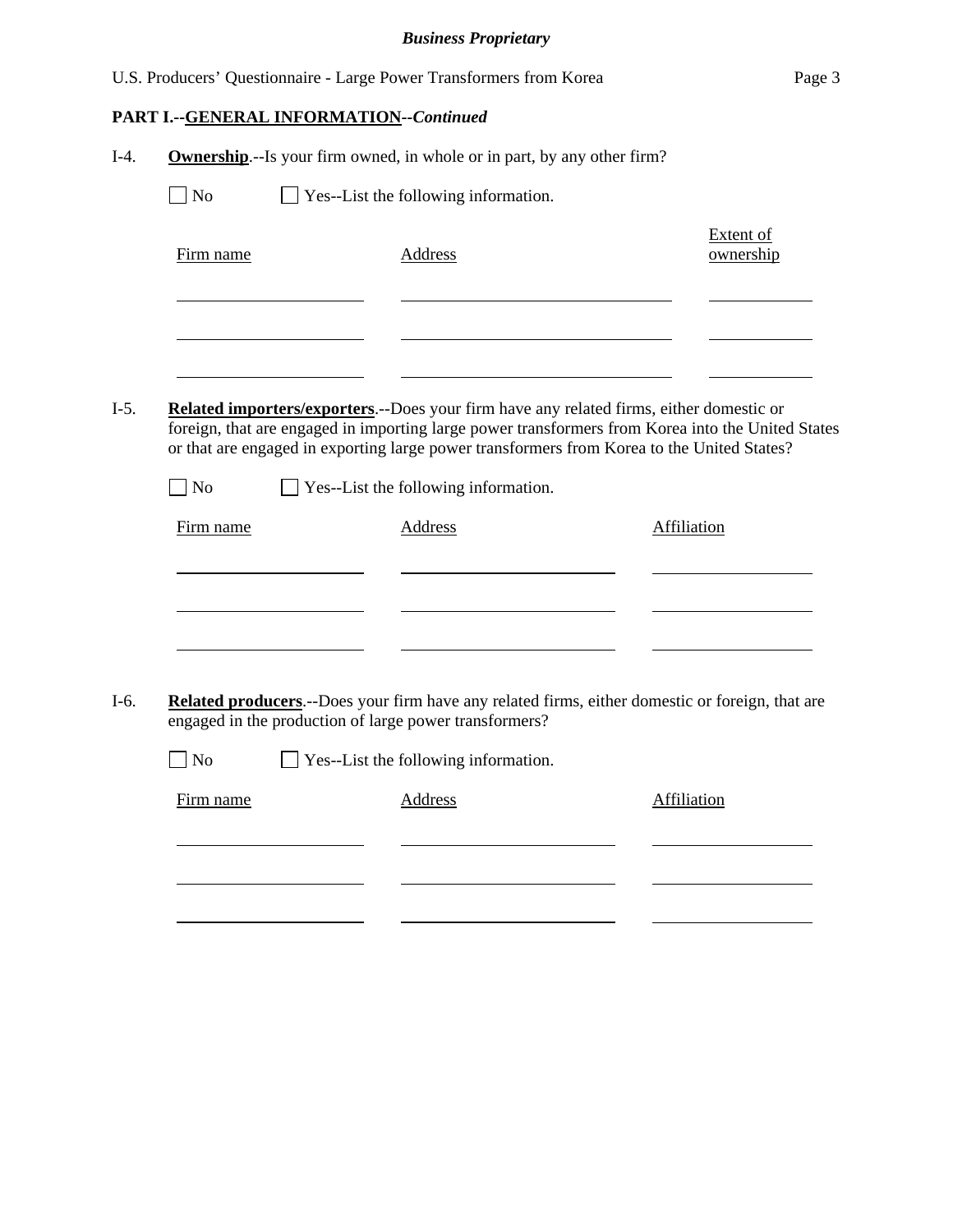## **PART II.--TRADE AND RELATED INFORMATION**

Further information on this part of the questionnaire can be obtained from **Edward Petronzio (202-205- 3176**, **edward.petronzio@usitc.gov**). **Supply all data requested on a calendar-year basis**.

II-1. Please identify the individual to be contacted regarding the confidential information requested in part II.

Name and title:

Please indicate the manner by which Commission staff may contact the individual responsible for part II with questions regarding the submitted confidential information.

| $\cdot$ $\cdot$<br>$-$<br>±-mail: | Telephone: |
|-----------------------------------|------------|
| Fax:                              |            |

II-2. **Changes in operations.--**Please indicate whether your firm has experienced any of the following changes in relation to the production of large power transformers since January 1, 2008.

| (check as many as appropriate)                              | (please provide details (locations, time frame, etc.) |
|-------------------------------------------------------------|-------------------------------------------------------|
| $\Box$ plant openings, expansions, or                       |                                                       |
| $\Box$ plant closings, consolidations, or                   |                                                       |
| $\Box$ prolonged shutdowns or<br>production curtailments    |                                                       |
| $\Box$ other (e.g., changes in<br>technology, revised labor |                                                       |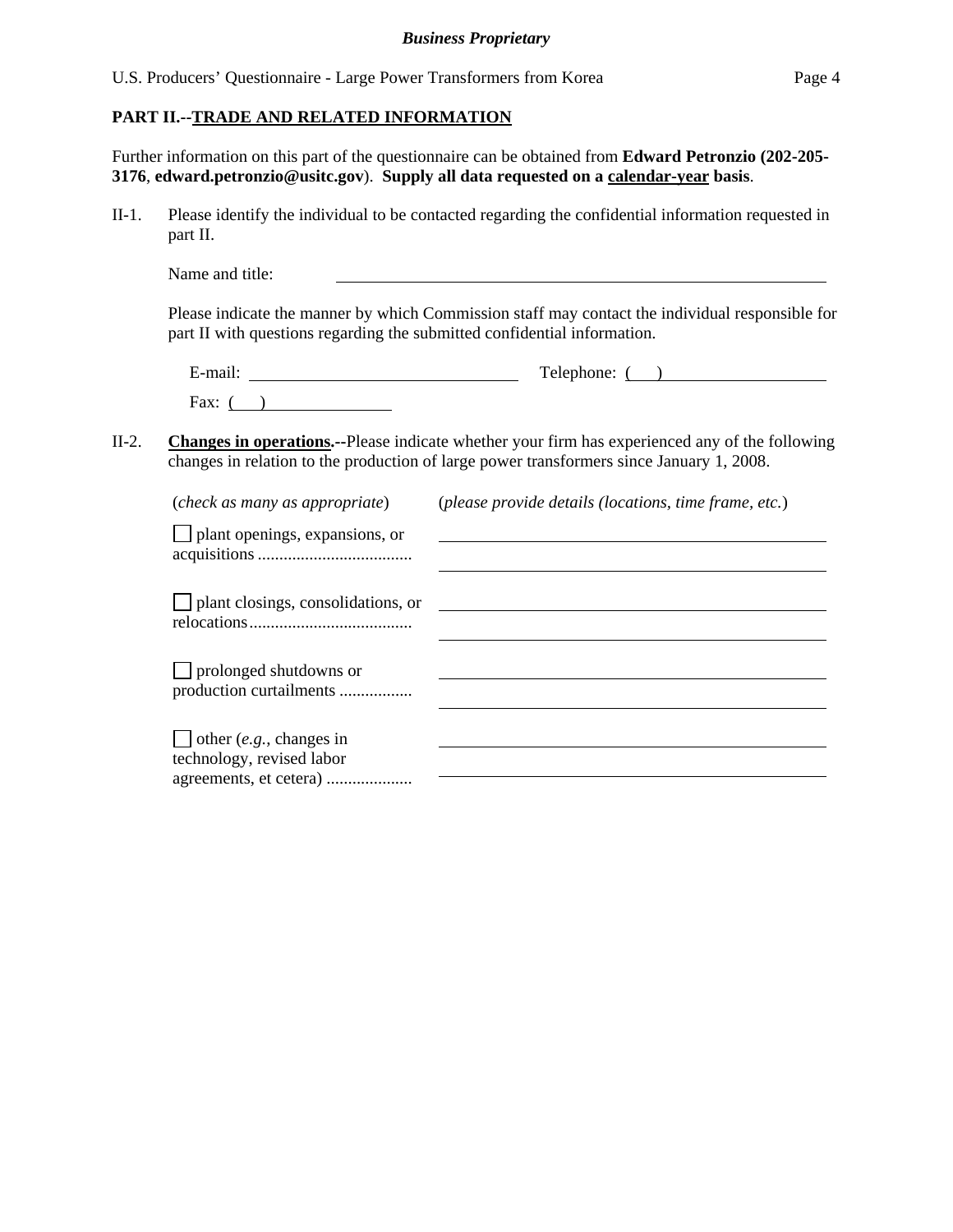## **PART II.--TRADE AND RELATED INFORMATION***--Continued*

II-3. **Same equipment, machinery, and workers.--**Has your firm since 2008 produced, or does your firm anticipate producing in the future, other products on the same equipment and machinery used in the production of large power transformers and/or using the same production and related workers employed to produce large power transformers?

l

l

No Ses-List these products and report your firm's combined production capacity and production of these products and large power transformers in the periods indicated below**.**

| <b>Product</b> | <b>Period</b> | Basis for allocation of capacity and<br>employment data (indicate if different) |
|----------------|---------------|---------------------------------------------------------------------------------|
|                |               |                                                                                 |
|                |               |                                                                                 |

## **NOTE: PLEASE REPORT QUANTITIES IN MEGAVOLT AMPERES (MVA)**

|                                                   |      | (Quantity in MVA)     |      |      |              |
|---------------------------------------------------|------|-----------------------|------|------|--------------|
|                                                   |      | <b>Calendar years</b> |      |      | January-June |
| <b>Item</b>                                       | 2008 | 2009                  | 2010 | 2010 | 2011         |
| <b>Overall Production Capacity</b>                |      |                       |      |      |              |
| <b>Production of:</b><br>Large power transformers |      |                       |      |      |              |
| Other product 1                                   |      |                       |      |      |              |
| Other product 2                                   |      |                       |      |      |              |

II-4. **Production constraints and product shifting**.--Please describe the constraint(s) that set the limit(s) on your production capacity and your ability to shift production capacity between products.

II-5. **Tolling**.--Since January 1, 2008, has your firm been involved in a toll agreement (see definition in the instruction booklet) regarding the production of large power transformers?

| $\Box$ No | $\perp$ Yes--Name firm(s): |  |
|-----------|----------------------------|--|
|-----------|----------------------------|--|

II-6. **Foreign trade zone**.--Does your firm produce large power transformers in a foreign trade zone  $(FTZ)?$ 

| $\Box$ No<br><sup><math>\frac{1}{2}</math></sup> Yes--Identify FTZ(s): |  |
|------------------------------------------------------------------------|--|
|------------------------------------------------------------------------|--|

II-7. **Importer**.--Since January 1, 2008, has your firm imported large power transformers?

No Yes--*COMPLETE AND RETURN A U.S. IMPORTERS' QUESTIONNAIRE*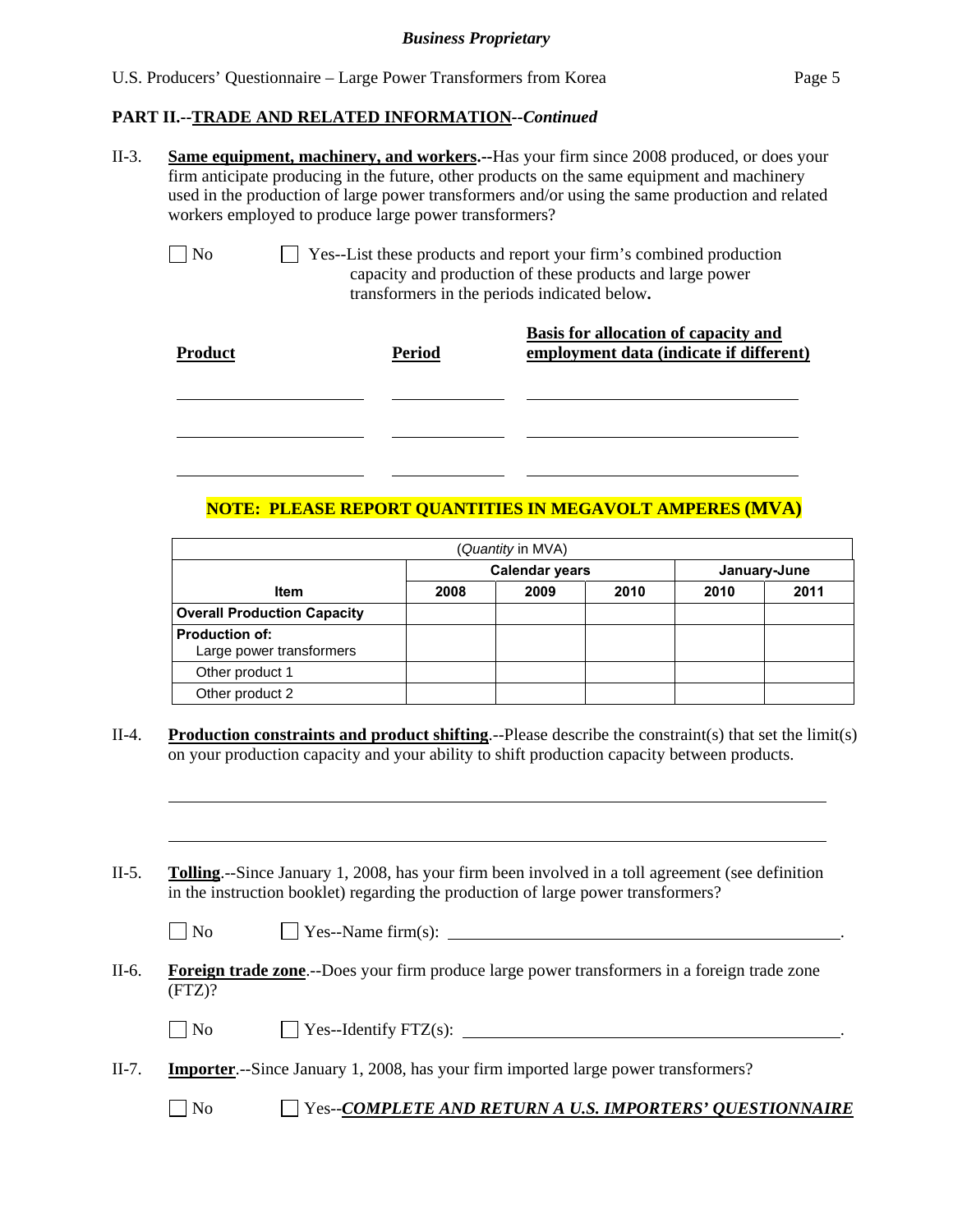## **PART II.--TRADE AND RELATED INFORMATION***--Continued*

II-8a. **Trade data**.--Report your firm's production capacity, production, shipments, inventories, and employment related to the production of large power transformers in your U.S. establishment(s) during the specified periods. (See definitions in the instruction booklet.)

## **NOTE: PLEASE REPORT QUANTITY IN MVA AND VALUE IN \$1,000**

|                                                                                                                                                                                                                                                                                                                                                 |      | Quantity (in MVA) and value (in \$1,000) |      |              |      |
|-------------------------------------------------------------------------------------------------------------------------------------------------------------------------------------------------------------------------------------------------------------------------------------------------------------------------------------------------|------|------------------------------------------|------|--------------|------|
|                                                                                                                                                                                                                                                                                                                                                 |      | <b>Calendar years</b>                    |      | January-June |      |
| Item                                                                                                                                                                                                                                                                                                                                            | 2008 | 2009                                     | 2010 | 2010         | 2011 |
| Average production capacity <sup>1</sup> ( $MVA$ )                                                                                                                                                                                                                                                                                              |      |                                          |      |              |      |
| Beginning-of-period inventories (MVA)                                                                                                                                                                                                                                                                                                           |      |                                          |      |              |      |
| <b>Production (MVA)</b>                                                                                                                                                                                                                                                                                                                         |      |                                          |      |              |      |
| U.S. shipments:                                                                                                                                                                                                                                                                                                                                 |      |                                          |      |              |      |
| <b>Commercial shipments:</b>                                                                                                                                                                                                                                                                                                                    |      |                                          |      |              |      |
| Quantity of commercial shipments (MVA)                                                                                                                                                                                                                                                                                                          |      |                                          |      |              |      |
| Value of commercial shipments                                                                                                                                                                                                                                                                                                                   |      |                                          |      |              |      |
| Internal consumption:                                                                                                                                                                                                                                                                                                                           |      |                                          |      |              |      |
| Quantity of internal consumption (MVA)                                                                                                                                                                                                                                                                                                          |      |                                          |      |              |      |
| Value <sup>2</sup> of internal consumption                                                                                                                                                                                                                                                                                                      |      |                                          |      |              |      |
| <b>Transfers to related firms:</b>                                                                                                                                                                                                                                                                                                              |      |                                          |      |              |      |
| Quantity of transfers (MVA)                                                                                                                                                                                                                                                                                                                     |      |                                          |      |              |      |
| Value <sup>2</sup> of transfers                                                                                                                                                                                                                                                                                                                 |      |                                          |      |              |      |
| Export shipments: <sup>3</sup>                                                                                                                                                                                                                                                                                                                  |      |                                          |      |              |      |
| Quantity of export shipments (MVA)                                                                                                                                                                                                                                                                                                              |      |                                          |      |              |      |
| Value of export shipments                                                                                                                                                                                                                                                                                                                       |      |                                          |      |              |      |
| End-of-period inventories <sup>4</sup> (MVA)                                                                                                                                                                                                                                                                                                    |      |                                          |      |              |      |
| <b>Channels of distribution:</b>                                                                                                                                                                                                                                                                                                                |      |                                          |      |              |      |
| U.S. shipments to distributors (MVA)                                                                                                                                                                                                                                                                                                            |      |                                          |      |              |      |
| U.S. shipments to end users (MVA)                                                                                                                                                                                                                                                                                                               |      |                                          |      |              |      |
| <b>Employment data:</b>                                                                                                                                                                                                                                                                                                                         |      |                                          |      |              |      |
| Average number of PRWs (number)                                                                                                                                                                                                                                                                                                                 |      |                                          |      |              |      |
| Hours worked by PRWs (1,000 hours)                                                                                                                                                                                                                                                                                                              |      |                                          |      |              |      |
| Wages paid to PRWs (value)                                                                                                                                                                                                                                                                                                                      |      |                                          |      |              |      |
| $1$ The production capacity (see definitions in instruction booklet) reported is based on operating $\_\_$ hours per week,<br>weeks per year. Please describe the methodology used to calculate production capacity, and explain any changes in<br>reported capacity (use additional pages as necessary).                                       |      |                                          |      |              |      |
| <sup>2</sup> Internal consumption and transfers to related firms must be valued at fair market value. In the event that you use a<br>different basis for valuing these transactions, please specify that basis (e.g., cost, cost plus, etc.) and provide value data<br>using that basis for each of the periods noted above:                    |      |                                          |      |              |      |
| <sup>3</sup> Identify your principal export markets:<br>Reconciliation of data.--Please note that the quantities (MVA) reported above should reconcile as follows: beginning-of-<br>period inventories, plus production, less total shipments, equals end-of-period inventories. Do the data reported reconcile?<br>No--Please explain:<br>]Yes |      |                                          |      |              |      |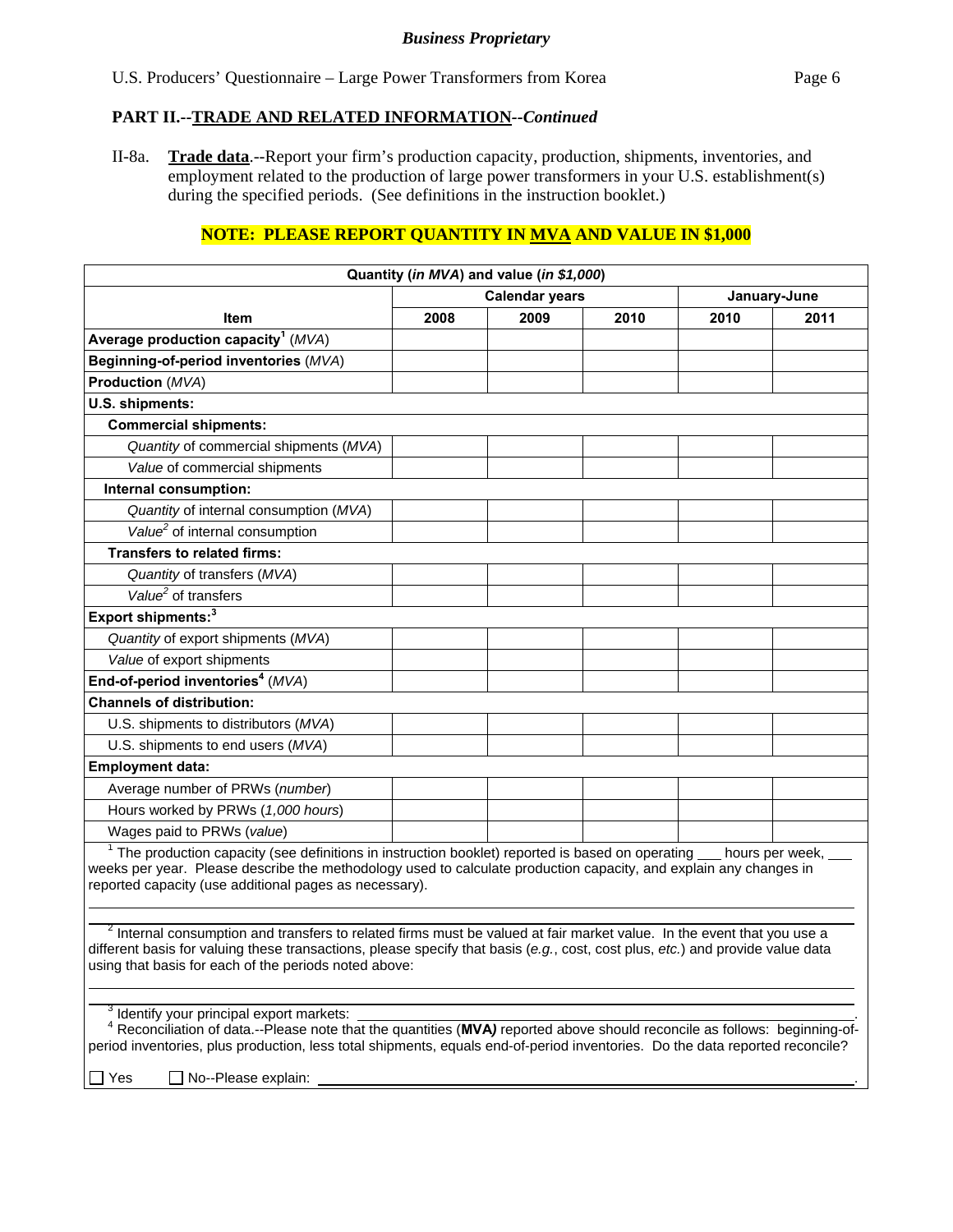## *Business Proprietary*

## **PART II.--TRADE AND RELATED INFORMATION***--Continued*

II-8b. **Trade data**.--Report your firm's production capacity, production, shipments, and inventories, related to the production of large power transformers in your U.S. establishment(s) during the specified periods. (See definitions in the instruction booklet.)

# **NOTE: PLEASE REPORT QUANTITY IN UNITS OF LARGE POWER TRANSFORMERS**

|                                                                                                                                                                                                                                                            | Quantity (in units) |                       |      |              |      |
|------------------------------------------------------------------------------------------------------------------------------------------------------------------------------------------------------------------------------------------------------------|---------------------|-----------------------|------|--------------|------|
|                                                                                                                                                                                                                                                            |                     | <b>Calendar years</b> |      | January-June |      |
| <b>Item</b>                                                                                                                                                                                                                                                | 2008                | 2009                  | 2010 | 2010         | 2011 |
| Average production capacity (units)                                                                                                                                                                                                                        |                     |                       |      |              |      |
| Beginning-of-period inventories (units)                                                                                                                                                                                                                    |                     |                       |      |              |      |
| <b>Production</b> ( <i>units</i> )                                                                                                                                                                                                                         |                     |                       |      |              |      |
| U.S. shipments:                                                                                                                                                                                                                                            |                     |                       |      |              |      |
| <b>Commercial shipments:</b>                                                                                                                                                                                                                               |                     |                       |      |              |      |
| Quantity of commercial shipments (units)                                                                                                                                                                                                                   |                     |                       |      |              |      |
| Internal consumption:                                                                                                                                                                                                                                      |                     |                       |      |              |      |
| Quantity of internal consumption (units)                                                                                                                                                                                                                   |                     |                       |      |              |      |
| <b>Transfers to related firms:</b>                                                                                                                                                                                                                         |                     |                       |      |              |      |
| Quantity of transfers (units)                                                                                                                                                                                                                              |                     |                       |      |              |      |
| <b>Export shipments:</b>                                                                                                                                                                                                                                   |                     |                       |      |              |      |
| Quantity of export shipments (units)                                                                                                                                                                                                                       |                     |                       |      |              |      |
| End-of-period inventories <sup>1</sup> (units)                                                                                                                                                                                                             |                     |                       |      |              |      |
| Reconciliation of data.--Please note that the quantities (units) reported above should reconcile as follows: beginning-of-<br>period inventories, plus production, less total shipments, equals end-of-period inventories. Do the data reported reconcile? |                     |                       |      |              |      |
| No--Please explain:<br>Yes                                                                                                                                                                                                                                 |                     |                       |      |              |      |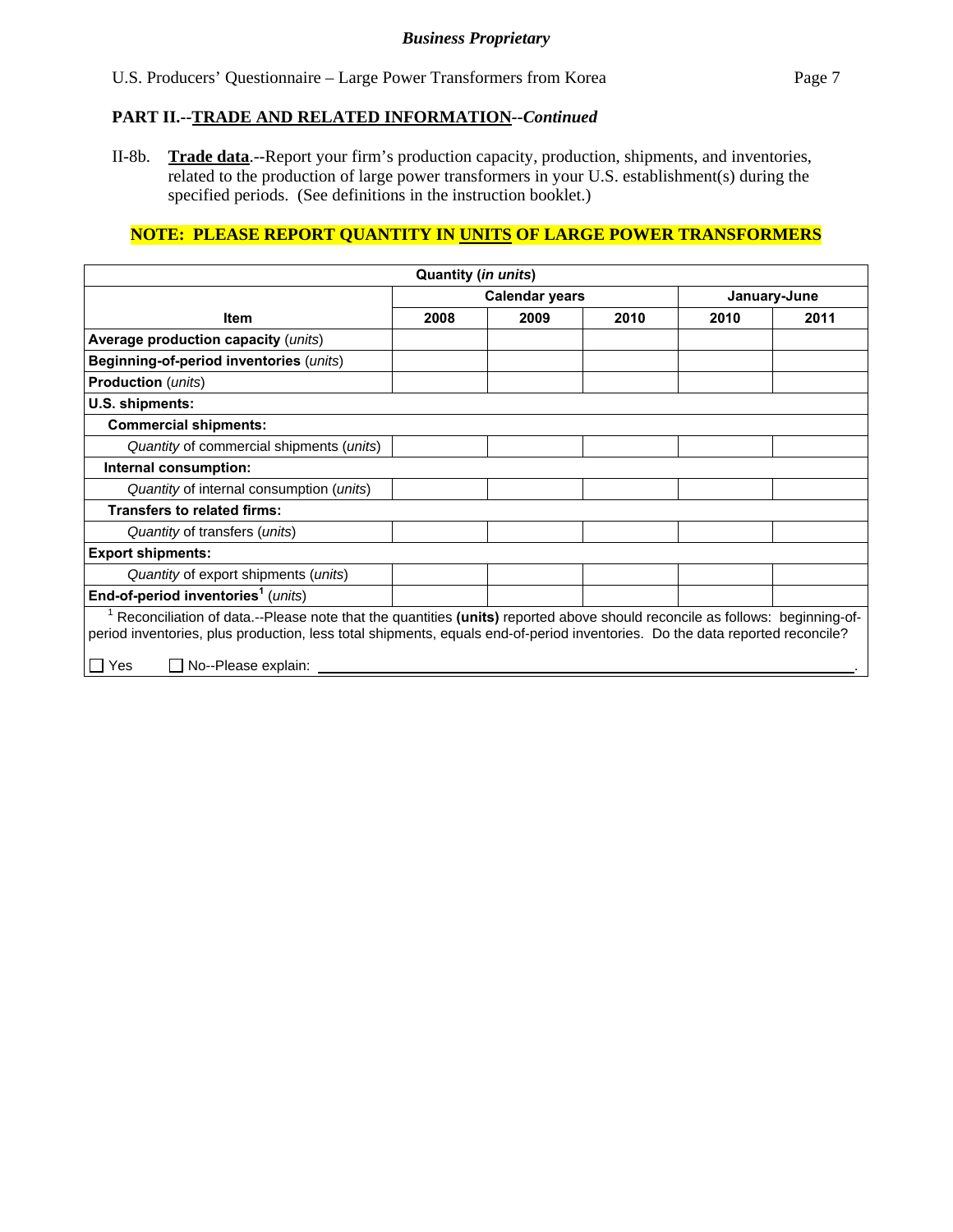# **PART II.--TRADE AND RELATED INFORMATION***--Continued*

| II-9.    | <b>Related firms.</b> --If you reported transfers to related firms in question II-8, please indicate the<br>nature of the relationship between your firm and the related firms $(e.g.,)$ joint venture, wholly<br>owned subsidiary), whether the transfers were priced at market value or by a non-market formula,<br>whether your firm retained marketing rights to all transfers, and whether the related firms also<br>processed inputs from sources other than your firm. |      |                                               |      |      |              |  |
|----------|-------------------------------------------------------------------------------------------------------------------------------------------------------------------------------------------------------------------------------------------------------------------------------------------------------------------------------------------------------------------------------------------------------------------------------------------------------------------------------|------|-----------------------------------------------|------|------|--------------|--|
| $II-10.$ | <b>Purchases.</b> --Other than direct imports, has your firm otherwise purchased large power                                                                                                                                                                                                                                                                                                                                                                                  |      |                                               |      |      |              |  |
|          | transformers since January 1, 2008? (See definitions in the instruction booklet.)                                                                                                                                                                                                                                                                                                                                                                                             |      |                                               |      |      |              |  |
|          | N <sub>o</sub><br>$\blacksquare$ Yes--Report such purchases below for the specified periods.                                                                                                                                                                                                                                                                                                                                                                                  |      |                                               |      |      |              |  |
|          |                                                                                                                                                                                                                                                                                                                                                                                                                                                                               |      |                                               |      |      |              |  |
|          | NOTE: PLEASE REPORT QUANTITY IN MVA AND UNITS AND VALUE IN \$1,000                                                                                                                                                                                                                                                                                                                                                                                                            |      |                                               |      |      |              |  |
|          |                                                                                                                                                                                                                                                                                                                                                                                                                                                                               |      | (Quantity in MVA and units, value in \$1,000) |      |      |              |  |
|          |                                                                                                                                                                                                                                                                                                                                                                                                                                                                               |      | <b>Calendar years</b>                         |      |      | January-June |  |
|          | <b>Item</b>                                                                                                                                                                                                                                                                                                                                                                                                                                                                   | 2008 | 2009                                          | 2010 | 2010 | 2011         |  |
|          | PURCHASES FROM U.S. IMPORTERS <sup>2</sup> OF LARGE POWER TRANSFORMERS FROM--                                                                                                                                                                                                                                                                                                                                                                                                 |      |                                               |      |      |              |  |
| Korea:   |                                                                                                                                                                                                                                                                                                                                                                                                                                                                               |      |                                               |      |      |              |  |
|          | Quantity (MVA)                                                                                                                                                                                                                                                                                                                                                                                                                                                                |      |                                               |      |      |              |  |
|          | Quantity (units)                                                                                                                                                                                                                                                                                                                                                                                                                                                              |      |                                               |      |      |              |  |
|          | Value                                                                                                                                                                                                                                                                                                                                                                                                                                                                         |      |                                               |      |      |              |  |
|          | All other countries:                                                                                                                                                                                                                                                                                                                                                                                                                                                          |      |                                               |      |      |              |  |
|          | Quantity (MVA)                                                                                                                                                                                                                                                                                                                                                                                                                                                                |      |                                               |      |      |              |  |
|          | Quantity (units)                                                                                                                                                                                                                                                                                                                                                                                                                                                              |      |                                               |      |      |              |  |
|          | Value                                                                                                                                                                                                                                                                                                                                                                                                                                                                         |      |                                               |      |      |              |  |
|          | PURCHASES FROM DOMESTIC PRODUCERS: <sup>2</sup>                                                                                                                                                                                                                                                                                                                                                                                                                               |      |                                               |      |      |              |  |
|          |                                                                                                                                                                                                                                                                                                                                                                                                                                                                               |      |                                               |      |      |              |  |
|          | Quantity (MVA)                                                                                                                                                                                                                                                                                                                                                                                                                                                                |      |                                               |      |      |              |  |
|          | Quantity (units)                                                                                                                                                                                                                                                                                                                                                                                                                                                              |      |                                               |      |      |              |  |
| Value    |                                                                                                                                                                                                                                                                                                                                                                                                                                                                               |      |                                               |      |      |              |  |
|          | PURCHASES FROM OTHER SOURCES: <sup>2</sup>                                                                                                                                                                                                                                                                                                                                                                                                                                    |      |                                               |      |      |              |  |
|          | Quantity (MVA)                                                                                                                                                                                                                                                                                                                                                                                                                                                                |      |                                               |      |      |              |  |
|          | Quantity (units)                                                                                                                                                                                                                                                                                                                                                                                                                                                              |      |                                               |      |      |              |  |
| Value    |                                                                                                                                                                                                                                                                                                                                                                                                                                                                               |      |                                               |      |      |              |  |
|          | <sup>1</sup> Please indicate your reasons for purchasing this product. If your reasons differ by source, please elaborate.                                                                                                                                                                                                                                                                                                                                                    |      |                                               |      |      |              |  |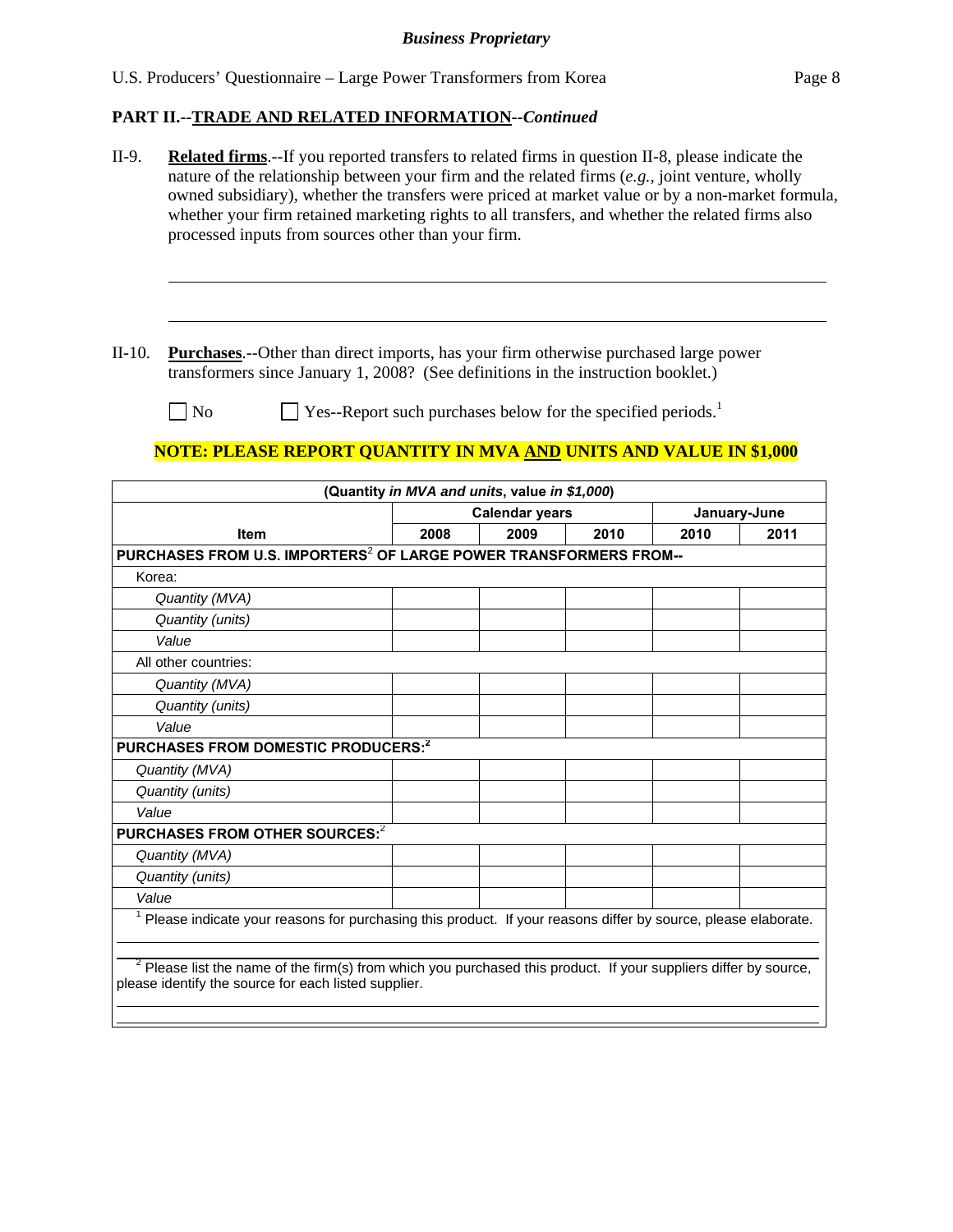## **PART III.--FINANCIAL INFORMATION**

Address questions on this part of the questionnaire to **Charles Yost** (**202-205**-**3432**, **Charles.yost@usitc.gov**).

III-1. Please identify the individual to be contacted regarding the confidential information requested in part III?

Name and title:

Please indicate the manner by which Commission staff may contact the individual responsible for part III with questions regarding the submitted confidential information.

E-mail: Telephone: ( ) Fax:  $($ )

III-2. **General guidance.--**Financial data are requested on a product-line basis, that is large power transformers (LPTs), according to the definition of the product in the instruction booklet. Inputs your firm receives from affiliates to produce LPTs should be stated at cost (i.e., intra-firm profits eliminated see question III-7) while transfers of LPTs to related affiliates should be stated at fair market value. Please report all sales on an f.o.b. basis; except for timing differences, the data reported in questions III-9 and II-9 should reconcile (see question III-12).

III-3. **Accounting system**.--Briefly describe your financial accounting system.

| A.   | When does your fiscal year end (month and day)?                                                                                                                                                                                                                                               |
|------|-----------------------------------------------------------------------------------------------------------------------------------------------------------------------------------------------------------------------------------------------------------------------------------------------|
|      | If your fiscal year changed during the period examined, explain below:                                                                                                                                                                                                                        |
| B.1. | Describe the lowest level of operations (e.g., plant, division, company-wide) for which<br>financial statements are prepared that include subject merchandise:                                                                                                                                |
| 2.   | Does your firm prepare profit/loss statements for the subject merchandise:<br>Yes<br>$\vert$   No                                                                                                                                                                                             |
| 3.   | How often did your firm (or parent company) prepare financial statements (including<br>annual reports, 10Ks)? Please check relevant items below.<br>Audited, unaudited, $\Box$ annual reports, $\Box$ 10Ks, $\Box$ 10 Qs,<br>Monthly, $\Box$ quarterly, $\Box$ semi-annually, $\Box$ annually |
| 4.   | Accounting basis: $\Box$ GAAP, $\Box$ cash, $\Box$ tax, or $\Box$ other comprehensive<br>(specify)                                                                                                                                                                                            |
| 5.   | Does your firm recognize revenue from sales of the subject merchandise:<br>At point of sale (date of delivery)<br>On a long-term contract basis (during production);<br>If yes, please check the accounting method used:<br>percentage of completion or<br>completed contract                 |

*Note: The Commission may request that your company submit copies of its financial statements, including internal profit-and-loss statements for the division or product group that includes* high pressure steel cylinders*, as well as those statements and worksheets used to compile data for your firm's questionnaire response.*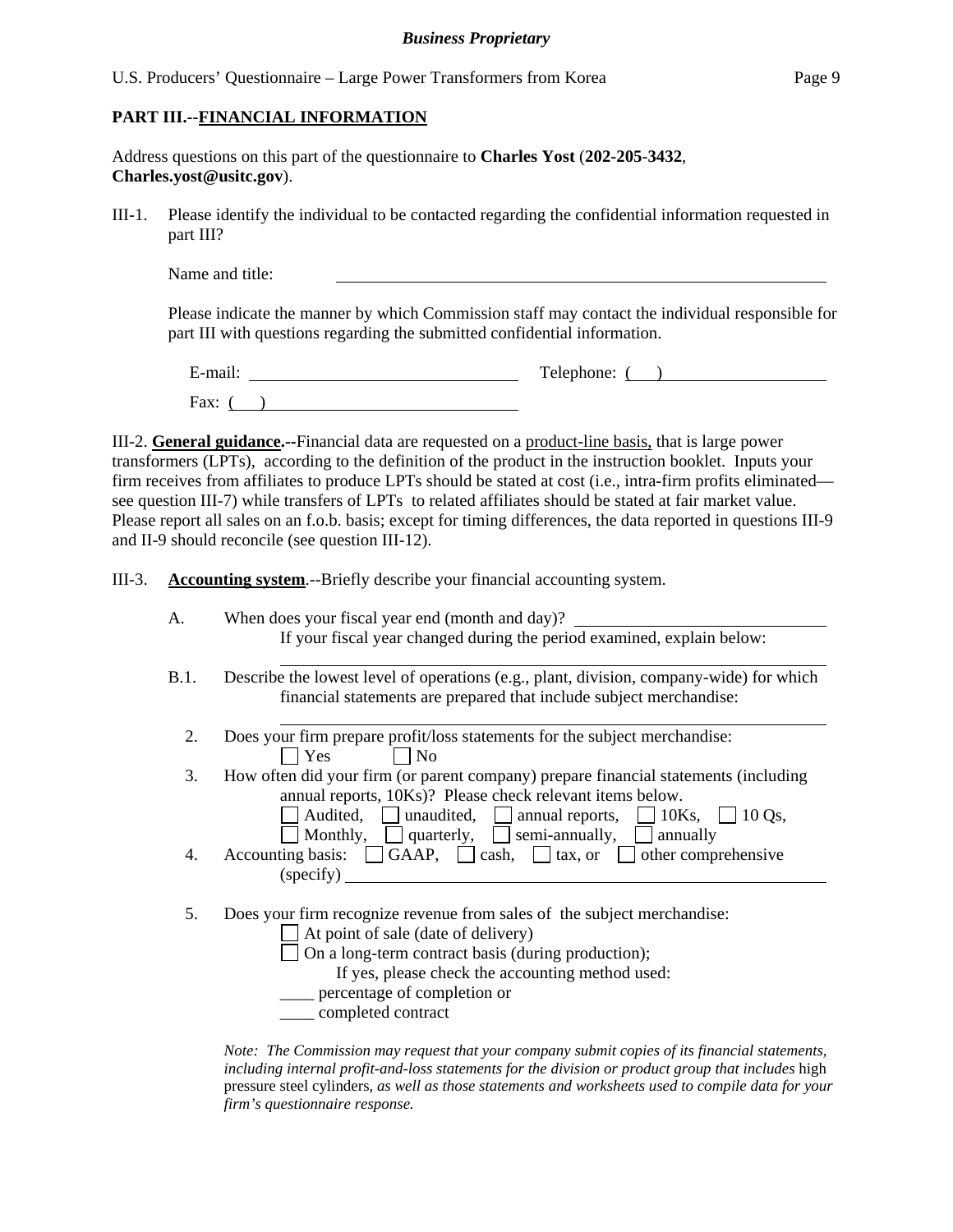$\overline{a}$ 

l

l

l

l

- III-4. **Cost accounting system**.--Briefly describe your cost accounting system (*e.g.*, standard cost, job order cost, *etc.*).
- III-5. **Allocation basis**.--Briefly describe your allocation basis, if any, for COGS, SG&A, and interest expense and other income and expenses.

III-6. **Other products**.--Please list any other products you produced in the facilities in which you produced LPT, and provide the share of net sales accounted for by these other products in your most recent fiscal year:

| Products | Share of sales |
|----------|----------------|
|          | %              |
|          | $\%$           |
|          | $\%$           |
|          | %              |
|          | %              |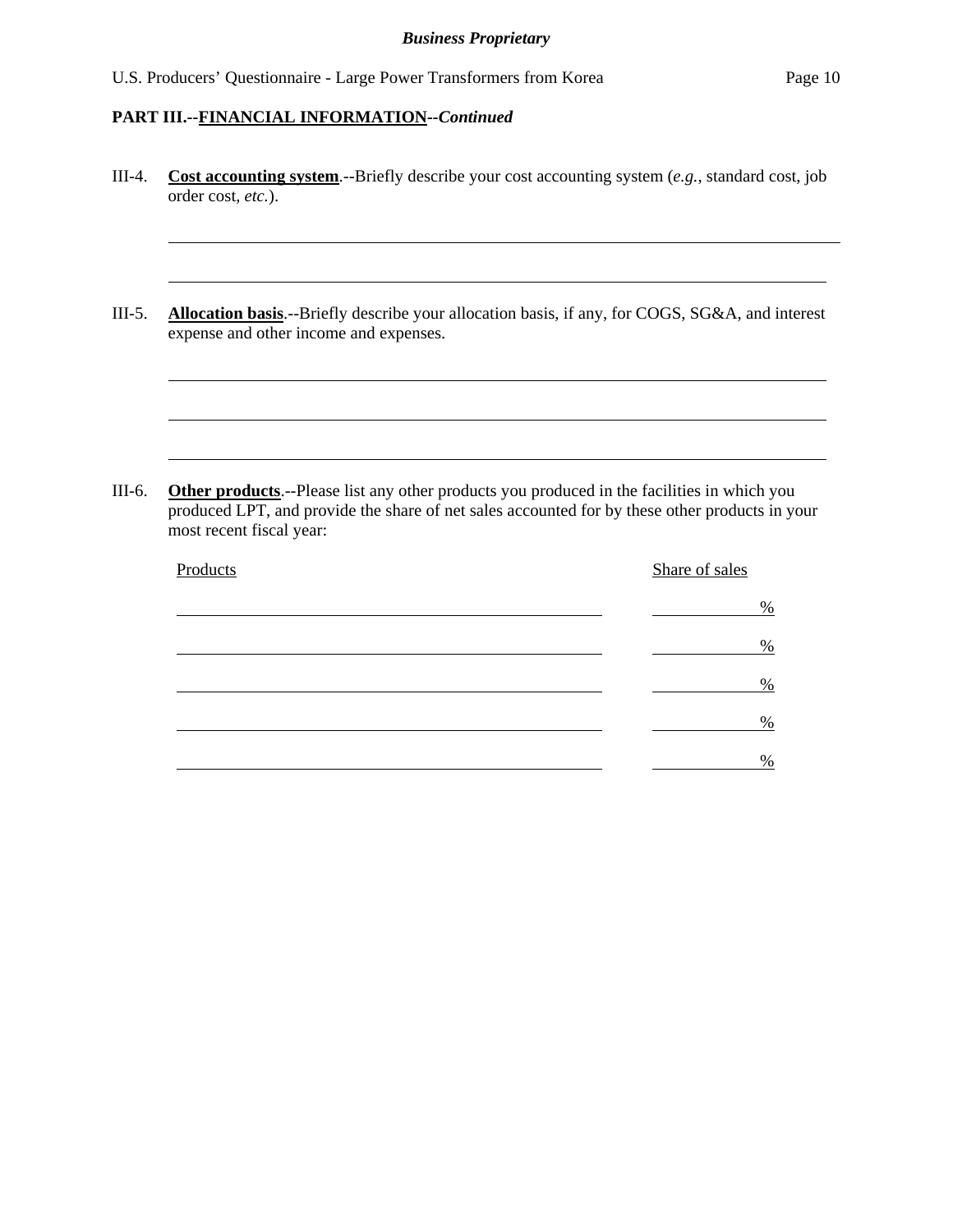|                 |                                                                                                                                                                                                                                                                                                                                                                                                                                                                                                                                                                                          | <b>Business Proprietary</b> |  |                                              |                                                                        |  |
|-----------------|------------------------------------------------------------------------------------------------------------------------------------------------------------------------------------------------------------------------------------------------------------------------------------------------------------------------------------------------------------------------------------------------------------------------------------------------------------------------------------------------------------------------------------------------------------------------------------------|-----------------------------|--|----------------------------------------------|------------------------------------------------------------------------|--|
|                 | U.S. Producers' Questionnaire - Large Power Transformers from Korea                                                                                                                                                                                                                                                                                                                                                                                                                                                                                                                      |                             |  |                                              | Page 11                                                                |  |
|                 | PART III.--FINANCIAL INFORMATION--Continued                                                                                                                                                                                                                                                                                                                                                                                                                                                                                                                                              |                             |  |                                              |                                                                        |  |
|                 | III-7a. Does your firm receive <b>inputs</b> (raw materials, labor, energy, or any other services) used in the<br>production of LPTs from any related firms?                                                                                                                                                                                                                                                                                                                                                                                                                             |                             |  |                                              |                                                                        |  |
|                 | $\Box$ Yes—Continue to question III-7 below.                                                                                                                                                                                                                                                                                                                                                                                                                                                                                                                                             |                             |  | $\Box$ No--Continue to question III-8 below. |                                                                        |  |
|                 | III-7b. <b>Inputs from related firms.</b> --In the space provided below, identify the inputs used in the<br>production of LPTs that your firm receives from related parties.                                                                                                                                                                                                                                                                                                                                                                                                             |                             |  |                                              |                                                                        |  |
|                 | Input                                                                                                                                                                                                                                                                                                                                                                                                                                                                                                                                                                                    |                             |  | Related party                                |                                                                        |  |
|                 |                                                                                                                                                                                                                                                                                                                                                                                                                                                                                                                                                                                          |                             |  |                                              |                                                                        |  |
|                 |                                                                                                                                                                                                                                                                                                                                                                                                                                                                                                                                                                                          |                             |  |                                              |                                                                        |  |
|                 |                                                                                                                                                                                                                                                                                                                                                                                                                                                                                                                                                                                          |                             |  |                                              |                                                                        |  |
|                 |                                                                                                                                                                                                                                                                                                                                                                                                                                                                                                                                                                                          |                             |  |                                              |                                                                        |  |
| $III-7c.$       | Inputs from related firms at cost.--All intercompany profit on inputs purchased from related<br>parties should be eliminated from the costs reported to the Commission in question III-9 (i.e.,<br>costs reported in question III-9 should only reflect the related party's cost and not include an<br>associated profit component). Reasonable methods for determining and eliminating the<br>associated profit on inputs purchased from related parties are acceptable.                                                                                                                |                             |  |                                              |                                                                        |  |
|                 | Has your firm complied with the Commission's instructions regarding costs associated with<br>inputs purchased from related parties?                                                                                                                                                                                                                                                                                                                                                                                                                                                      |                             |  |                                              |                                                                        |  |
|                 | <b>Yes</b>                                                                                                                                                                                                                                                                                                                                                                                                                                                                                                                                                                               |                             |  |                                              | No-Please contact Charles Yost (202-205-3432, Charles.yost@usitc.gov). |  |
| $II-8.$         | <b>Nonrecurring charges.</b> --For each annual and interim period for which financial results are<br>reported in question III-9, please indicate in the schedule below the specific nonrecurring charges,<br>the particular expense/cost line items from question III-9 where the associated charges are<br>included, a brief description of the charges, and the associated values (in $$1,000$ ). Nonrecurring<br>charges would include, but are not limited to, items such as asset write-offs and accelerated<br>depreciation due to restructuring of the company's LPTs operations. |                             |  |                                              |                                                                        |  |
|                 |                                                                                                                                                                                                                                                                                                                                                                                                                                                                                                                                                                                          |                             |  | Fiscal years ended--                         |                                                                        |  |
|                 | Item<br>Non-recurring charges: (In this column please provide a brief description of each nonrecurring charge and indicate the                                                                                                                                                                                                                                                                                                                                                                                                                                                           |                             |  |                                              |                                                                        |  |
| 1. Description: | particular expense/cost line items where the associated charges are included in question III-10.)<br>: Classification                                                                                                                                                                                                                                                                                                                                                                                                                                                                    |                             |  |                                              |                                                                        |  |
|                 |                                                                                                                                                                                                                                                                                                                                                                                                                                                                                                                                                                                          |                             |  |                                              |                                                                        |  |

| Description:       | : Classification |  |  |
|--------------------|------------------|--|--|
| Description:<br>2. | : Classification |  |  |
| 3. Description:    | : Classification |  |  |
| 4. Description:    | : Classification |  |  |
| 5. Description:    | : Classification |  |  |
| 6. Description:    | : Classification |  |  |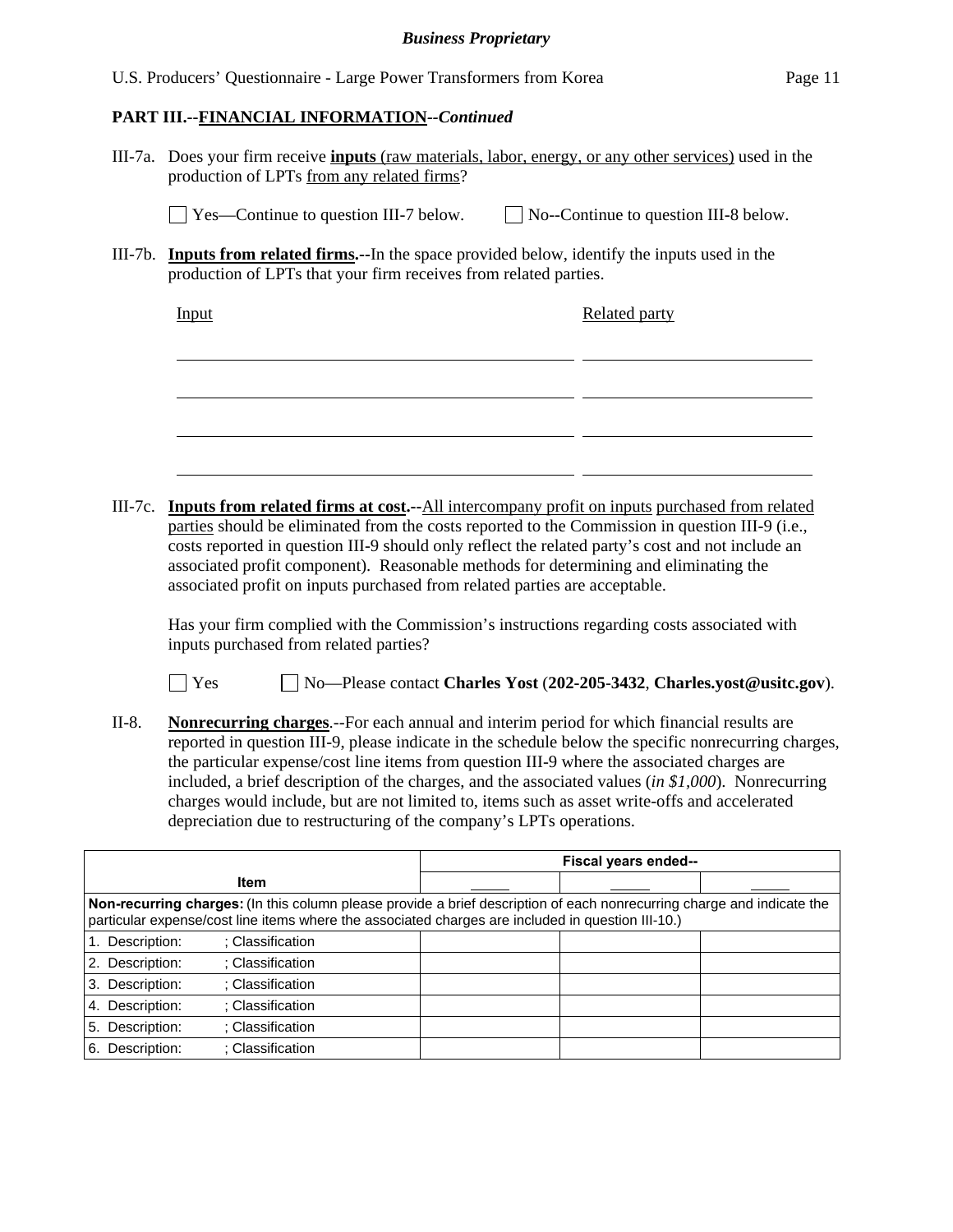III-9. Operations on LPTs.--Report the revenue and related cost information requested below on the LPTs operations of your U.S. establishment(s).<sup>1</sup> Do not report the resale of purchased subject products. Note that internal consumption and transfers to related firms must be valued at fair market value and purchases from related firms must be at  $cost<sup>2</sup>$ . Provide data for your three most recently completed fiscal years in chronological order from left to right.

|                                                                                                                                                                                                            | Quantity (in units) and value (in \$1,000) |  |      |      |
|------------------------------------------------------------------------------------------------------------------------------------------------------------------------------------------------------------|--------------------------------------------|--|------|------|
|                                                                                                                                                                                                            | Fiscal years ended--                       |  |      |      |
| <b>Item</b>                                                                                                                                                                                                |                                            |  | 2010 | 2011 |
| Net sales quantities (in units): <sup>3</sup>                                                                                                                                                              |                                            |  |      |      |
| Commercial sales ("CS")                                                                                                                                                                                    |                                            |  |      |      |
| Internal consumption ("IC")                                                                                                                                                                                |                                            |  |      |      |
| Transfers to related firms ("Transfers")                                                                                                                                                                   |                                            |  |      |      |
| Total net sales quantities                                                                                                                                                                                 |                                            |  |      |      |
| Net sales quantities (in MVA): <sup>3</sup>                                                                                                                                                                |                                            |  |      |      |
| Commercial sales ("CS")                                                                                                                                                                                    |                                            |  |      |      |
| Internal consumption ("IC")                                                                                                                                                                                |                                            |  |      |      |
| Transfers to related firms ("Transfers")                                                                                                                                                                   |                                            |  |      |      |
| Total net sales quantities                                                                                                                                                                                 |                                            |  |      |      |
| Net sales values: <sup>3</sup>                                                                                                                                                                             |                                            |  |      |      |
| <b>Commercial sales</b>                                                                                                                                                                                    |                                            |  |      |      |
| Internal consumption                                                                                                                                                                                       |                                            |  |      |      |
| Transfers to related firms                                                                                                                                                                                 |                                            |  |      |      |
| Total net sales values                                                                                                                                                                                     |                                            |  |      |      |
| Cost of goods sold (COGS): <sup>4</sup>                                                                                                                                                                    |                                            |  |      |      |
| Raw materials                                                                                                                                                                                              |                                            |  |      |      |
| Direct labor                                                                                                                                                                                               |                                            |  |      |      |
| Other factory costs                                                                                                                                                                                        |                                            |  |      |      |
| <b>Total COGS</b>                                                                                                                                                                                          |                                            |  |      |      |
| <b>Gross profit or (loss)</b>                                                                                                                                                                              |                                            |  |      |      |
| Selling, general, and administrative (SG&A) expenses:                                                                                                                                                      |                                            |  |      |      |
| Selling expenses                                                                                                                                                                                           |                                            |  |      |      |
| General and administrative expenses                                                                                                                                                                        |                                            |  |      |      |
| <b>Total SG&amp;A expenses</b>                                                                                                                                                                             |                                            |  |      |      |
| <b>Operating income (loss)</b>                                                                                                                                                                             |                                            |  |      |      |
| Other income and expenses:                                                                                                                                                                                 |                                            |  |      |      |
| Interest expense                                                                                                                                                                                           |                                            |  |      |      |
| All other expense items                                                                                                                                                                                    |                                            |  |      |      |
| All other income items                                                                                                                                                                                     |                                            |  |      |      |
| All other income or expenses, net                                                                                                                                                                          |                                            |  |      |      |
| Net income or (loss) before income taxes                                                                                                                                                                   |                                            |  |      |      |
| Depreciation/amortization included above                                                                                                                                                                   |                                            |  |      |      |
| Include only sales (whether domestic or export) and costs related to your U.S. manufacturing operations.<br>Please eliminate any profits or (losses) on inputs from related firms pursuant question III-7. |                                            |  |      |      |

<sup>3</sup> Less discounts, returns, allowances, and prepaid freight. The quantities and values should approximate the corresponding shipment quantities and values reported in Part II of this questionnaire.

<sup>4</sup> COGS should include costs associated with CS, IC, and Transfers, as well as export shipments in question II-8.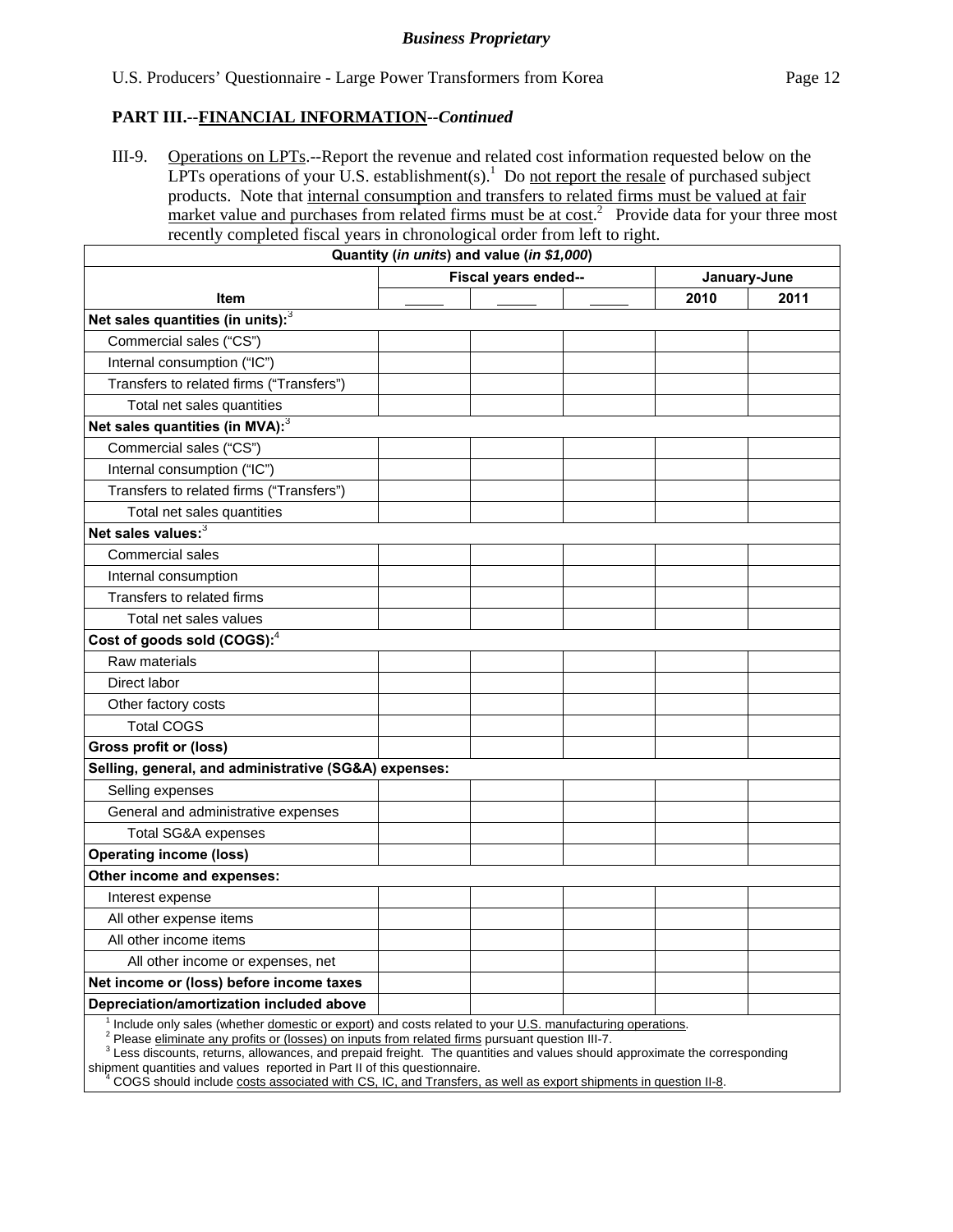III-10. Operations on LPTs.--Report the cost of input materials corresponding to the operations reported in question III-9.

| Value (in \$1,000)                             |  |  |  |      |              |  |
|------------------------------------------------|--|--|--|------|--------------|--|
| Fiscal years ended--                           |  |  |  |      | January-June |  |
| <b>Item</b>                                    |  |  |  | 2010 | 2011         |  |
| Grain oriented silicon electrical steel (GOES) |  |  |  |      |              |  |
| Windings                                       |  |  |  |      |              |  |
| All other raw material inputs                  |  |  |  |      |              |  |
| Total raw materials                            |  |  |  |      |              |  |

III-11. **Asset values**.--Report the total assets associated with the production, warehousing, and sale of LPTs. If your firm does not maintain some or all of the specific asset information necessary to calculate total assets for LPTs in the normal course of business, please estimate this information based upon some rational method (such as production, sales, or costs) that is consistent with your cost allocations in the previous question. Provide data as of the end of your three most recently completed fiscal years in chronological order from left to right.

**Note: A**ssets should be net assets after any accumulated depreciation and allowances deducted. Assets should be allocated to the subject products if these assets are also related to other products. Please provide a brief explanation if there are any substantial changes in total asset value during the period; e.g., due to asset write-offs, revaluation, and major purchases.

| Value (in \$1,000)                |  |  |  |  |
|-----------------------------------|--|--|--|--|
| Fiscal years ended--              |  |  |  |  |
| <b>Item</b>                       |  |  |  |  |
| <b>Accounts receivable</b>        |  |  |  |  |
| <b>Finished goods inventories</b> |  |  |  |  |
| All other current assets          |  |  |  |  |
| Property, plant, and equipment:   |  |  |  |  |
| <b>Original cost</b>              |  |  |  |  |
| Less: Accumulated depreciation    |  |  |  |  |
| Net book value                    |  |  |  |  |
| All other noncurrent assets       |  |  |  |  |
| <b>Total assets (net)</b>         |  |  |  |  |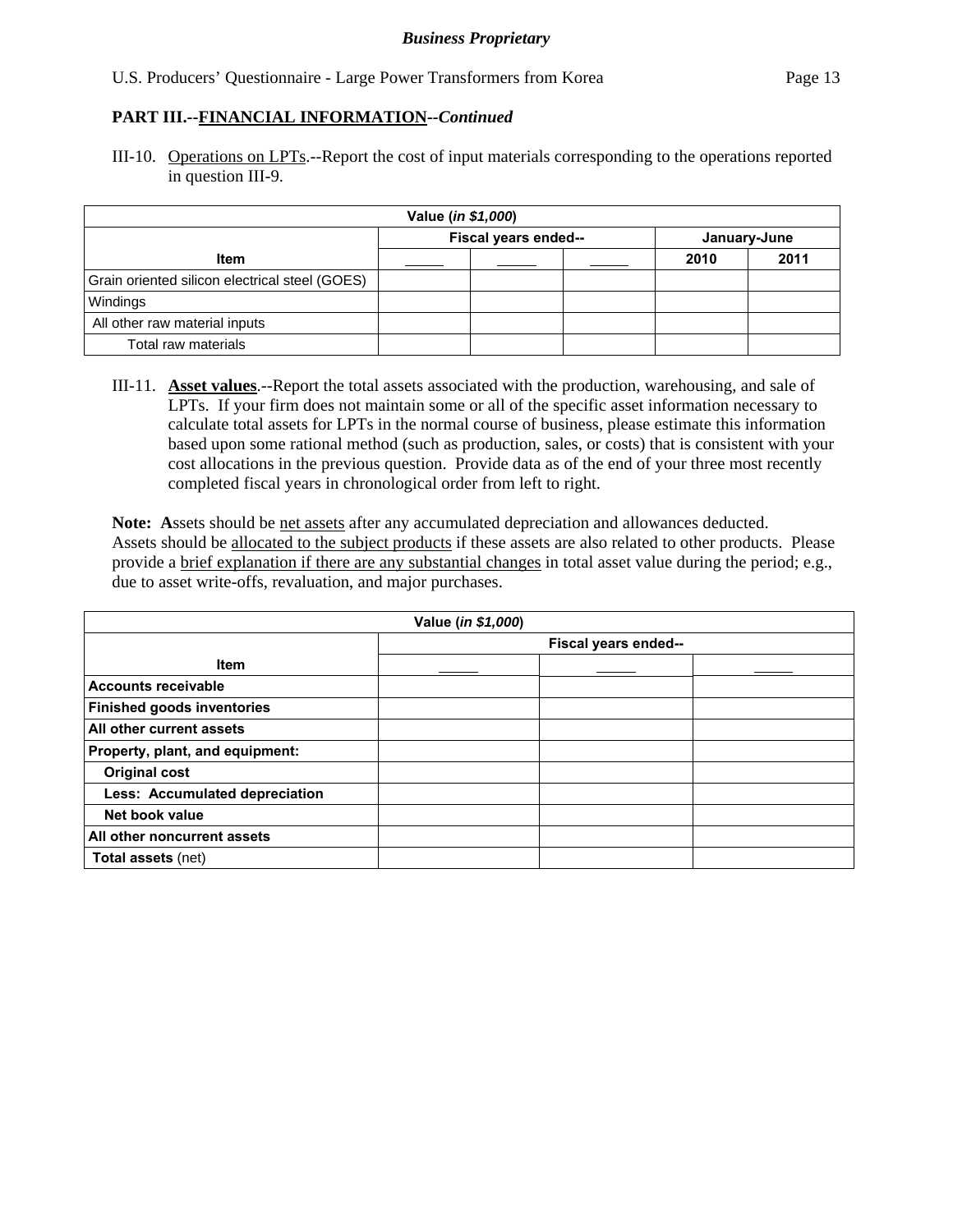III-12. **Capital expenditures and research and development expenses**.--Report your firm's capital expenditures and research and development expenses on LPTs. Provide data for your three most recently completed fiscal years in chronological order from left to right, and for the specified interim periods.

| Value ( <i>in \$1,000</i> )           |  |  |  |      |      |
|---------------------------------------|--|--|--|------|------|
| Fiscal years ended--<br>January-March |  |  |  |      |      |
| <b>Item</b>                           |  |  |  | 2010 | 2011 |
| <b>Capital expenditures</b>           |  |  |  |      |      |
| Research and development expenses     |  |  |  |      |      |

#### III-13. **Data consistency and reconciliation.--**

Please indicate whether your financial data for questions III-9, 10, and 12 are based on a calendar year or your fiscal year: Calendar year ( ) or Fiscal year ( )

Please note the quantities and values reported in question III-9 should reconcile with the data reported in question II-9 (including export shipments) as long as they are reported on the same calendar year basis.

Do these data in question III-9 reconcile with data in question II-9?

 $\Box$  Yes  $\Box$  No--Please explain

III-14. **Effects of imports**.--Since January 1, 2008, has your firm experienced any actual negative effects on its return on investment or its growth, investment, ability to raise capital, existing development and production efforts (including efforts to develop a derivative or more advanced version of the product), or the scale of capital investments as a result of imports of LPTs from Korea?

 $\Box$  No  $\Box$  Yes--My firm has experienced actual negative effects as follows:

- Cancellation, postponement, or rejection of expansion projects
- Denial or rejection of investment proposal
- $\Box$  Reduction in the size of capital investments
- $\Box$  Rejection of bank loans
- **Lowering of credit rating**
- $\Box$  Problem related to the issue of stocks or bonds
- Other (specify)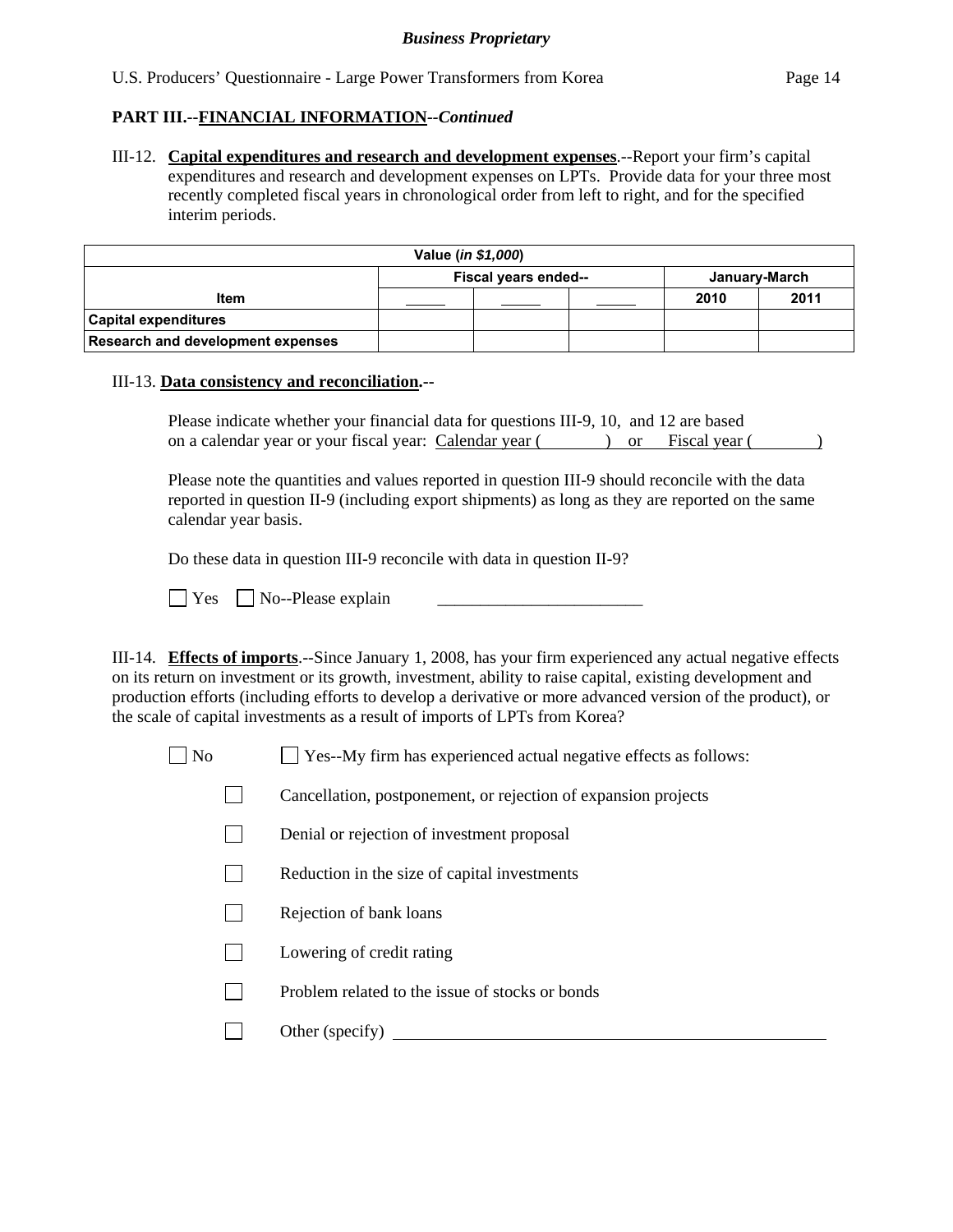l

l

l

III-15. **Anticipated effects of imports**.--Does your firm anticipate any negative impact of imports of LPTs from Korea?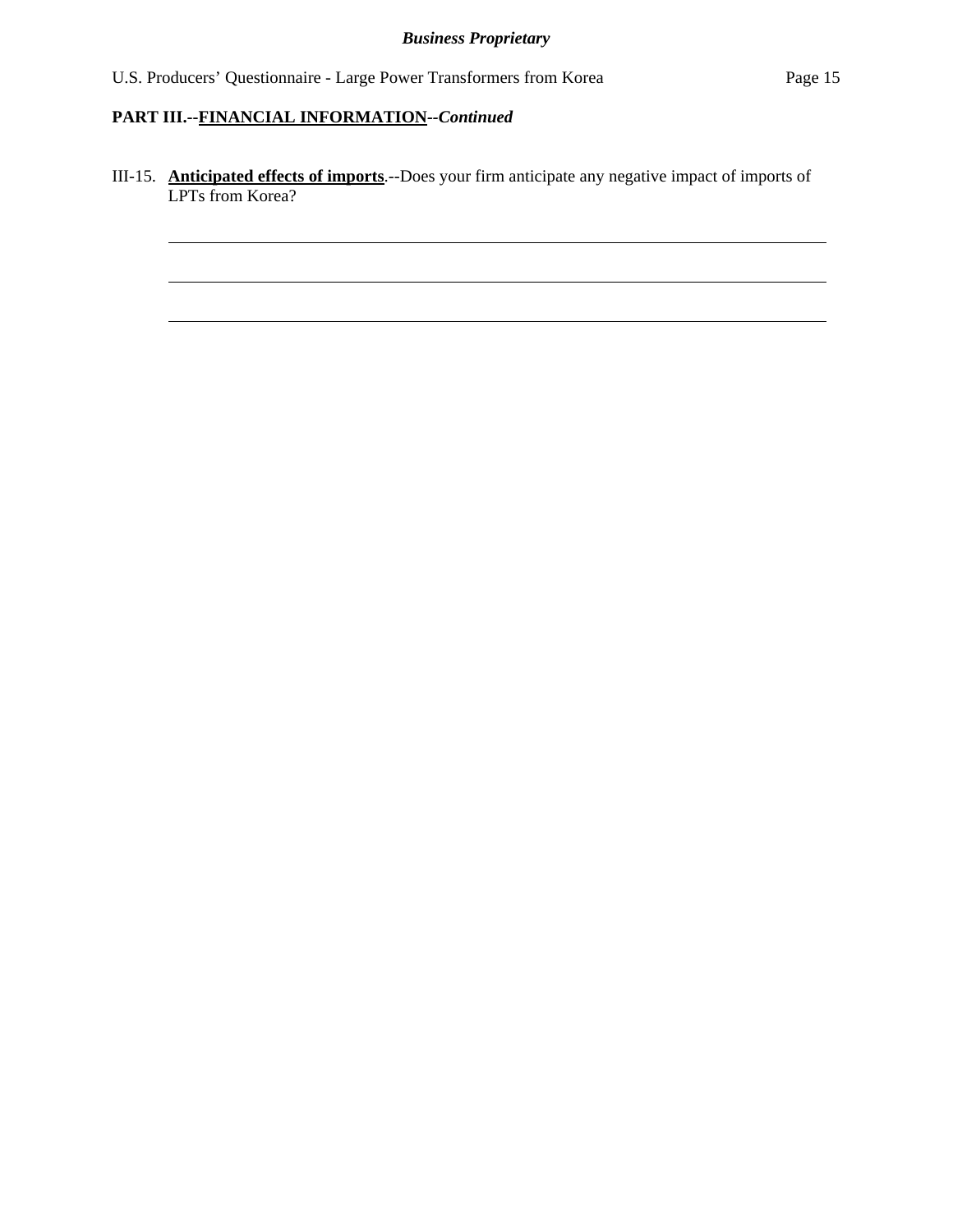## **PART IV.--PRICING AND MARKET FACTORS**

Further information on this part of the questionnaire can be obtained from **Clark Workman** (202-205- 3248, clark.workman@usitc.gov)

IV-1. Please identify the individual to be contacted regarding the confidential information requested in part IV.

| Name and title: |  |  |
|-----------------|--|--|
|                 |  |  |

Please indicate the manner by which Commission staff may contact the individual responsible for part IV with questions regarding the submitted confidential information.

| $\cdot$ $\cdot$ $\cdot$<br>±-mail<br>- | Telephone: |
|----------------------------------------|------------|
| Fax:                                   |            |

## **GENERAL BID AND PRICE INFORMATION**

 $\overline{a}$ 

l

| IV-2. <b>Bid Opportunities.</b> --How often is there more than one chance to bid on a particular sales |
|--------------------------------------------------------------------------------------------------------|
| agreement?                                                                                             |

| $\Box$ Always | $\Box$ Frequently | Sometimes | $\Box$ Rarely | $\Box$ Never |
|---------------|-------------------|-----------|---------------|--------------|
|---------------|-------------------|-----------|---------------|--------------|

Please describe the relationship between initial and final bids if there is a difference. That is, if the bid price changes between the initial and final bids, what factors determine this change (e.g., changes in specification, negotiated price changes, competitive pressure, etc.). Please describe the role and importance of initial bids in the overall bidding/negotiation process. If necessary, attach additional sheets.

| IV-3. | <b>Bid Competition.</b> --If there is more than one chance to bid on a particular sales agreement at least |
|-------|------------------------------------------------------------------------------------------------------------|
|       | sometimes, how often does the purchaser discuss with you the bids of competing firms (whether              |
|       | or not they disclose who the competition is) in order to get you to lower your bid price? Please           |
|       | describe these discussions.                                                                                |

|  | Always Frequently Sometimes Rarely Never |  |  |
|--|------------------------------------------|--|--|
|  |                                          |  |  |
|  |                                          |  |  |
|  |                                          |  |  |
|  |                                          |  |  |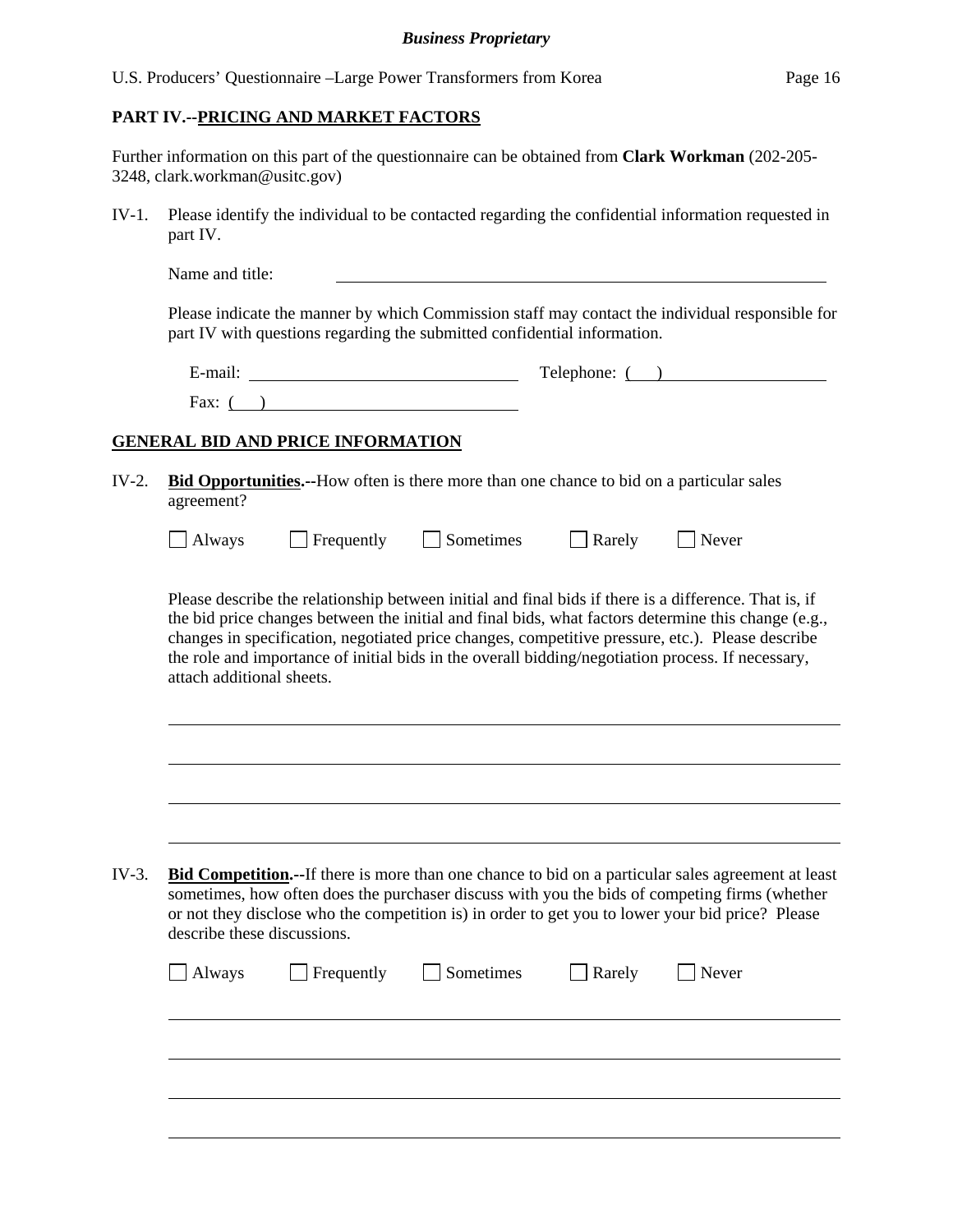## *Business Proprietary*

| IV-4.   | <b>Bid Exclusions.</b> --Since January 1, 2008, have there been instances when your firm has been<br>excluded from bidding (e.g., your firm submitted a bid that the purchaser did not consider, or the<br>purchaser did not ask your firm to bid) on sales of large power transformers? If so, how often and<br>why were your bid(s) were not considered? Attach additional pages if necessary.     |  |  |  |  |
|---------|------------------------------------------------------------------------------------------------------------------------------------------------------------------------------------------------------------------------------------------------------------------------------------------------------------------------------------------------------------------------------------------------------|--|--|--|--|
|         | $\exists$ Yes<br>N <sub>o</sub>                                                                                                                                                                                                                                                                                                                                                                      |  |  |  |  |
|         |                                                                                                                                                                                                                                                                                                                                                                                                      |  |  |  |  |
|         |                                                                                                                                                                                                                                                                                                                                                                                                      |  |  |  |  |
| $IV-5.$ | <b>Services Included in Bid.</b> --Do the bids that you make for large power transformers typically<br>include other services such as installation, maintenance, warranties, etc.? Please explain your<br>answer.                                                                                                                                                                                    |  |  |  |  |
|         | $\blacksquare$ Yes<br>N <sub>o</sub>                                                                                                                                                                                                                                                                                                                                                                 |  |  |  |  |
|         |                                                                                                                                                                                                                                                                                                                                                                                                      |  |  |  |  |
|         |                                                                                                                                                                                                                                                                                                                                                                                                      |  |  |  |  |
| IV-6.   | Initial Bid Price Determination.--How does your company typically set initial bid prices?<br>If you use a cost-plus basis, indicate whether you base cost on past experience and what<br>factors the cost includes (e.g., SG&A, overhead, service/warranty, installation, or<br>development costs). If so, how does your company calculate these factors? If necessary,<br>attach additional sheets. |  |  |  |  |
|         |                                                                                                                                                                                                                                                                                                                                                                                                      |  |  |  |  |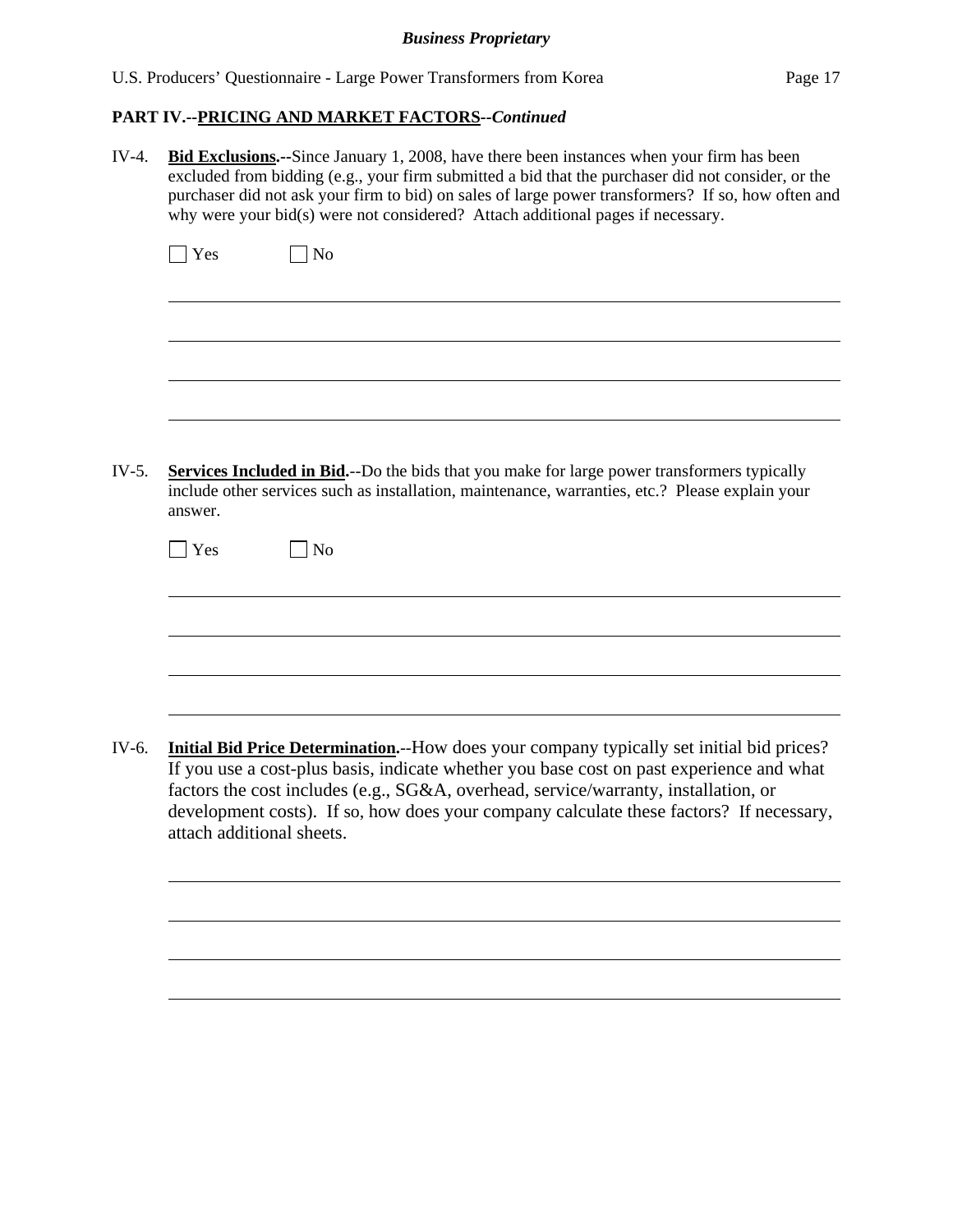## *Business Proprietary*

## U.S. Producers' Questionnaire –Large Power Transformers from Korea Page 18

#### **PART IV.--PRICING AND MARKET FACTORS**

IV-7. **Bid data.—** Please submit in chronological order the information requested below for your 25 largest bids initiated since January 1, 2008 for large power transformers. The bid amounts reported below should include amounts for any services, such as installation or training, proposed, included in the requests for quotation (RFQs). Include all bids submitted whether or not your firm won the bid.

| <b>Customer name</b> | <b>Project</b><br><b>location</b> | # of<br>units | <b>Total</b><br>project size<br>(in MVA) | <b>Initial bid</b><br>(\$1,000s) | <b>Initial bid</b><br>date | <b>Final bid</b><br>(\$1,000s) | <b>Final bid</b><br>date | <b>Contract</b><br>date, if<br>won | <b>Delivery</b><br>date, if<br>won | Winning<br>bidder/bid,<br>if known |
|----------------------|-----------------------------------|---------------|------------------------------------------|----------------------------------|----------------------------|--------------------------------|--------------------------|------------------------------------|------------------------------------|------------------------------------|
|                      |                                   |               |                                          |                                  |                            |                                |                          |                                    |                                    |                                    |
|                      |                                   |               |                                          |                                  |                            |                                |                          |                                    |                                    |                                    |
|                      |                                   |               |                                          |                                  |                            |                                |                          |                                    |                                    |                                    |
|                      |                                   |               |                                          |                                  |                            |                                |                          |                                    |                                    |                                    |
|                      |                                   |               |                                          |                                  |                            |                                |                          |                                    |                                    |                                    |
|                      |                                   |               |                                          |                                  |                            |                                |                          |                                    |                                    |                                    |
|                      |                                   |               |                                          |                                  |                            |                                |                          |                                    |                                    |                                    |
|                      |                                   |               |                                          |                                  |                            |                                |                          |                                    |                                    |                                    |
|                      |                                   |               |                                          |                                  |                            |                                |                          |                                    |                                    |                                    |
|                      |                                   |               |                                          |                                  |                            |                                |                          |                                    |                                    |                                    |
|                      |                                   |               |                                          |                                  |                            |                                |                          |                                    |                                    |                                    |
|                      |                                   |               |                                          |                                  |                            |                                |                          |                                    |                                    |                                    |
|                      |                                   |               |                                          |                                  |                            |                                |                          |                                    |                                    |                                    |
|                      |                                   |               |                                          |                                  |                            |                                |                          |                                    |                                    |                                    |
|                      |                                   |               |                                          |                                  |                            |                                |                          |                                    |                                    |                                    |
|                      |                                   |               |                                          |                                  |                            |                                |                          |                                    |                                    |                                    |
|                      |                                   |               |                                          |                                  |                            |                                |                          |                                    |                                    |                                    |
|                      |                                   |               |                                          |                                  |                            |                                |                          |                                    |                                    |                                    |
|                      |                                   |               |                                          |                                  |                            |                                |                          |                                    |                                    |                                    |
|                      |                                   |               |                                          |                                  |                            |                                |                          |                                    |                                    |                                    |
|                      |                                   |               |                                          |                                  |                            |                                |                          |                                    |                                    |                                    |
|                      |                                   |               |                                          |                                  |                            |                                |                          |                                    |                                    |                                    |
|                      |                                   |               |                                          |                                  |                            |                                |                          |                                    |                                    |                                    |
|                      |                                   |               |                                          |                                  |                            |                                |                          |                                    |                                    |                                    |
|                      |                                   |               |                                          |                                  |                            |                                |                          |                                    |                                    |                                    |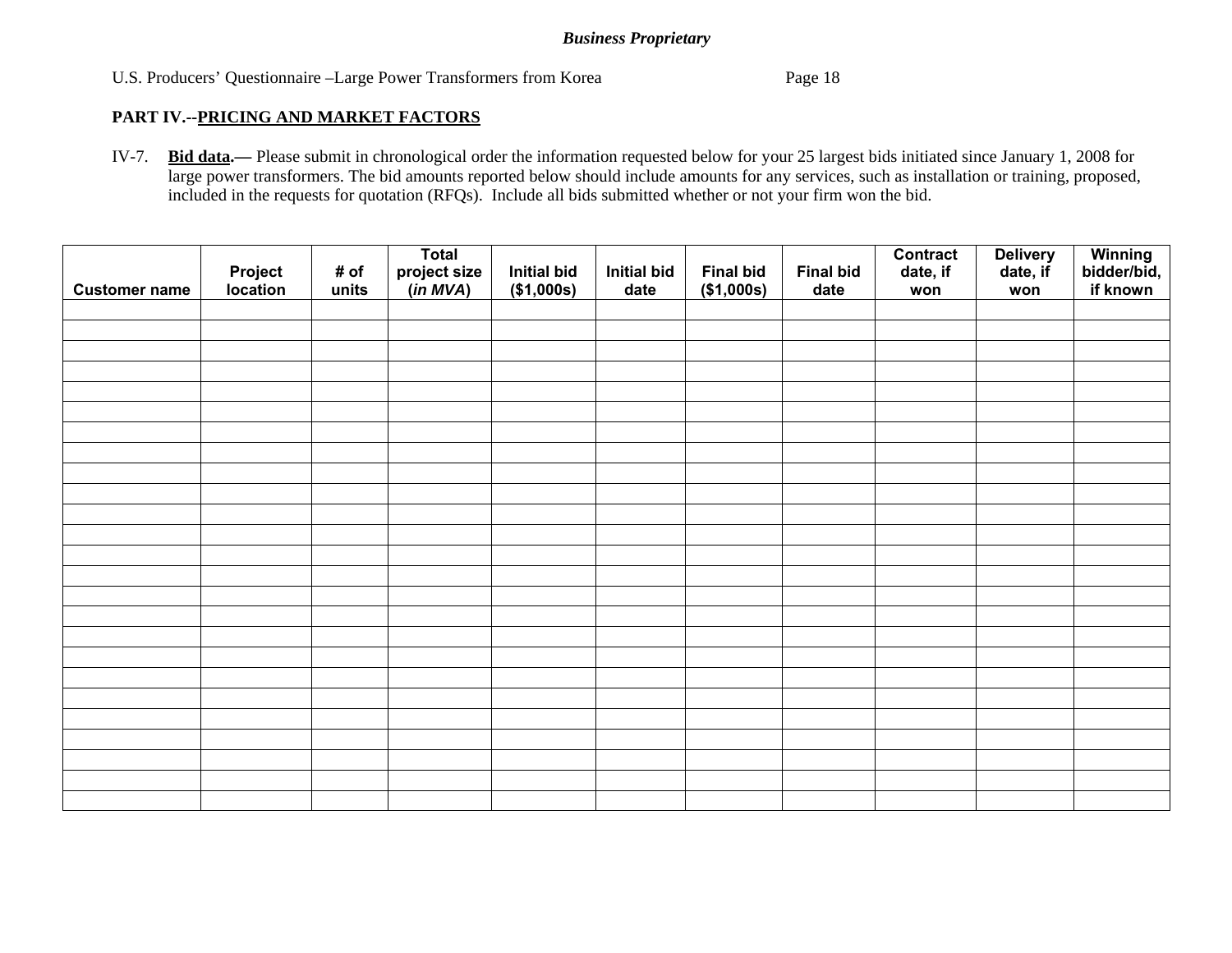| IV-8. | <b>Discount policy.</b> —Does your firm offer discounts? If so, please describe. If not, please indicate<br>why they are not offered. |                                                                                                                                                                                     |  |  |  |
|-------|---------------------------------------------------------------------------------------------------------------------------------------|-------------------------------------------------------------------------------------------------------------------------------------------------------------------------------------|--|--|--|
|       | Yes                                                                                                                                   | $\overline{\rm N}$                                                                                                                                                                  |  |  |  |
|       |                                                                                                                                       |                                                                                                                                                                                     |  |  |  |
| IV-9. |                                                                                                                                       | Pricing & shipping terms.--                                                                                                                                                         |  |  |  |
| (a)   |                                                                                                                                       | What are your firm's typical sales terms for its U.S.-produced large power transformers<br>$(e.g., 2/10 \text{ net } 30 \text{ days})$ ?                                            |  |  |  |
| (b)   |                                                                                                                                       | On what basis are your prices of domestic large power transformers usually quoted?<br>(check one)<br>Delivered                                                                      |  |  |  |
| (c)   |                                                                                                                                       | Who generally arranges the transportation to your customers' locations? (check one)<br>$\Box$ your firm or $\Box$ purchaser                                                         |  |  |  |
| (d)   |                                                                                                                                       | What is the approximate percentage of the total delivered cost of large power<br>transformers that is accounted for by U.S. inland transportation costs? _____ percent.             |  |  |  |
| (e)   |                                                                                                                                       | What proportion of your sales are delivered within 100 miles of your production facility?<br>percent. Within 101 to 1,000 miles? _____ percent. Over 1,000 miles? _____<br>percent. |  |  |  |
|       |                                                                                                                                       | IV-10. Multiple contract provisions.--                                                                                                                                              |  |  |  |
| (a)   |                                                                                                                                       | What percentage of your sales of large power transformers are sold via contracts for<br>multiple shipments of large power transformers with the same purchaser?                     |  |  |  |
|       |                                                                                                                                       | 1-20%<br>20-40%<br>40-60%<br>60-80%<br>0%<br>80-100%                                                                                                                                |  |  |  |
| (b)   |                                                                                                                                       | What is the average number of large power transformers in a multiple-shipment contract?<br>units                                                                                    |  |  |  |
| (c)   |                                                                                                                                       | Can prices be renegotiated during the contract period?<br>Yes<br>N <sub>o</sub>                                                                                                     |  |  |  |
| (d)   |                                                                                                                                       | If so, how often are prices renegotiated?.                                                                                                                                          |  |  |  |
|       |                                                                                                                                       | Frequently<br>Sometimes<br>Always<br>Rarely<br>Never                                                                                                                                |  |  |  |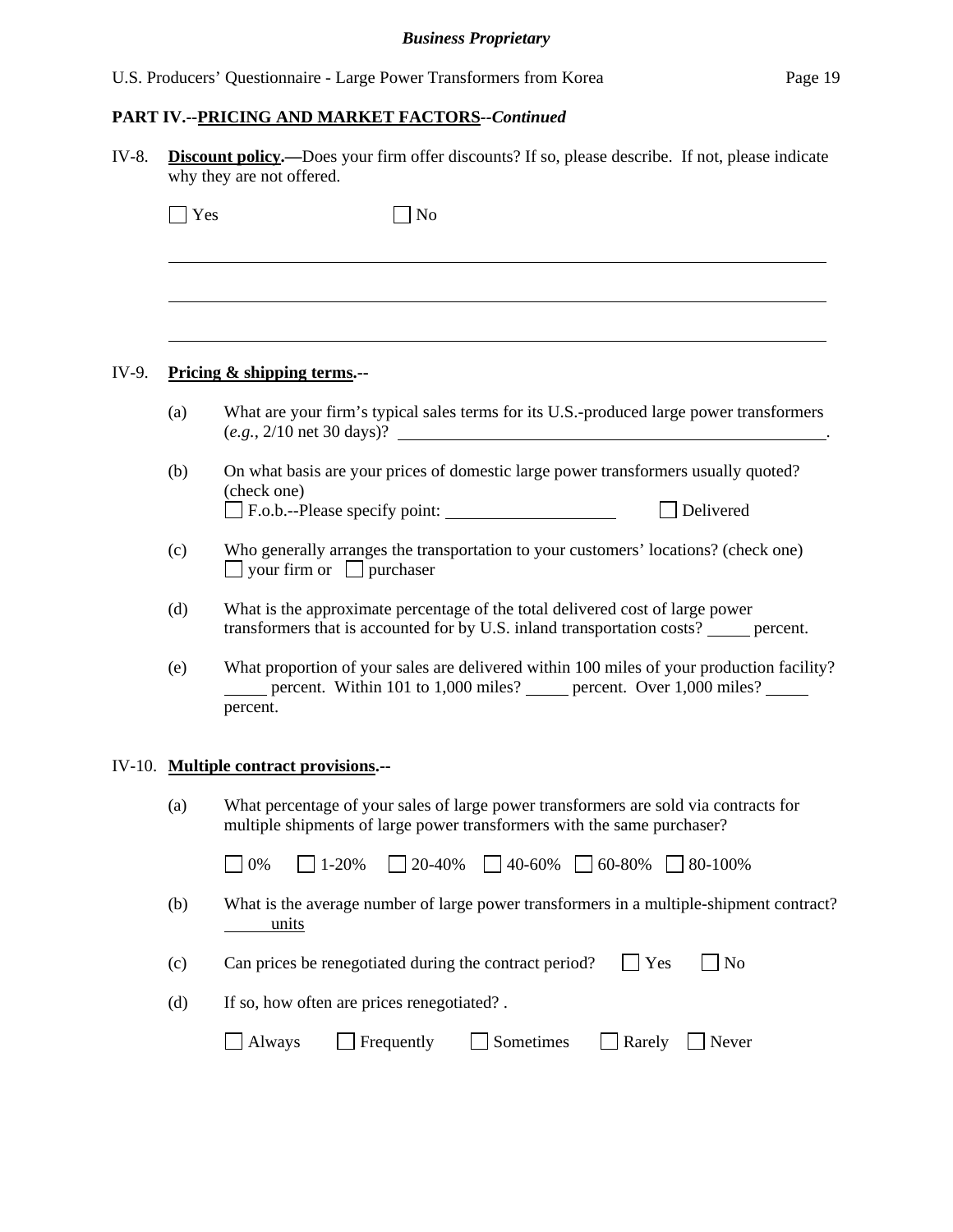- IV-11. **Lead times.--**What is the average lead time between a customer's order and the date of delivery for your firm's sales of your U.S.-produced large power transformers? \_\_\_\_\_\_\_ months
- IV-12. **Geographical shipments.--** What is the geographic market area in the United States served by your firm's large power transformers? (check all that apply)

| Geographic area                                                                                                         | $\sqrt{ }$ if applicable |
|-------------------------------------------------------------------------------------------------------------------------|--------------------------|
| <b>Northeast.</b> –CT, ME, MA, NH, NJ, NY, PA, RI, and VT.                                                              |                          |
| Midwest.-IL, IN, IA, KS, MI, MN, MO, NE, ND, OH, SD, and WI.                                                            |                          |
| <b>Southeast.–AL, DE, DC, FL, GA, KY, MD, MS, NC, SC, TN, VA, and WV.</b>                                               |                          |
| <b>Central Southwest.–AR, LA, OK, and TX.</b>                                                                           |                          |
| <b>Mountains.</b> - AZ, CO, ID, MT, NV, NM, UT, and WY.                                                                 |                          |
| <b>Pacific Coast.–CA, OR, and WA.</b>                                                                                   |                          |
| <b>Other</b> - All other markets in the United States not previously listed, including AK, HI,<br>PR, VI, among others. |                          |

IV-13. **End uses.--**List the end uses of the large power transformers that you manufacture. For each enduse product, what percentage of the total cost is accounted for by large power transformers and other inputs?

|                 | Share of total cost of end use product<br>accounted for by: |                        |              |
|-----------------|-------------------------------------------------------------|------------------------|--------------|
| End use product | Large power<br>transformers<br>(percent)                    | Other inputs (percent) | <b>Total</b> |
| $^{\circ}$ 1.   | %                                                           | %                      |              |
|                 |                                                             |                        | 100%         |
| <sup>2.</sup>   | %                                                           | %                      |              |
|                 |                                                             |                        | 100%         |
| 3.              | %                                                           | %                      |              |
|                 |                                                             |                        | 100%         |

IV-14. **Changes in end uses.--**Have there been any changes in the end uses of large power transformers since 2008?

No **Yes--Please describe.** 

 $\overline{a}$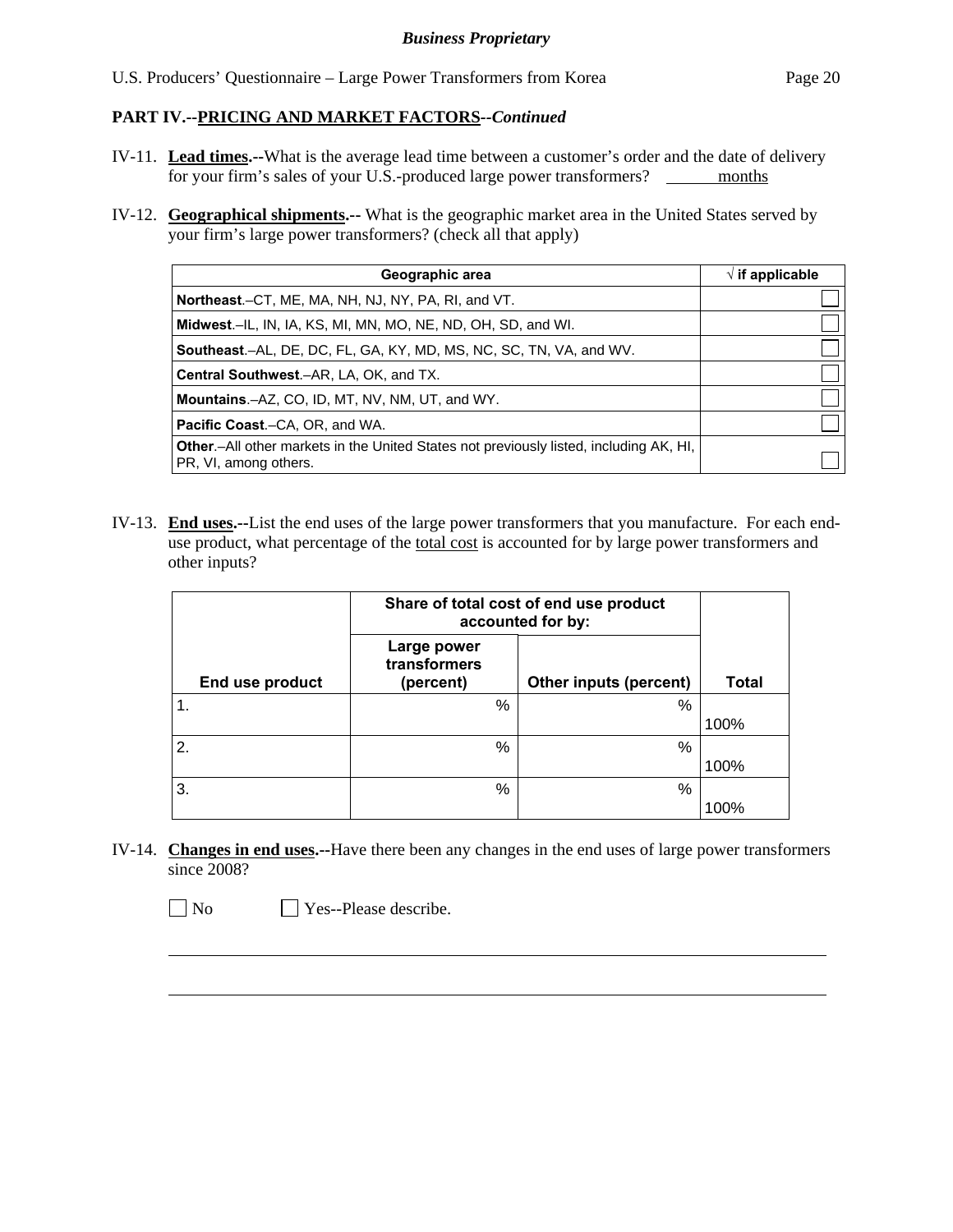|    | IV-15. Anticipated changes in end uses.--Do you anticipate any changes in terms of the end uses of<br>large power transformers in the future? |                                                                                            |                                                                                                                         |  |  |  |  |
|----|-----------------------------------------------------------------------------------------------------------------------------------------------|--------------------------------------------------------------------------------------------|-------------------------------------------------------------------------------------------------------------------------|--|--|--|--|
|    | $\Box$ No<br>$\Box$ Yes--Please describe and identify the time period                                                                         |                                                                                            |                                                                                                                         |  |  |  |  |
|    |                                                                                                                                               |                                                                                            |                                                                                                                         |  |  |  |  |
|    | transformers?                                                                                                                                 |                                                                                            | IV-16. Substitutes.-- Are there any nonsubject products that may be substituted for large power                         |  |  |  |  |
|    | $\log$                                                                                                                                        | Yes—Please fill in the following table.                                                    |                                                                                                                         |  |  |  |  |
|    | <b>Substitute product</b>                                                                                                                     | <b>Description of applications</b><br>and end uses in which this<br>substitute can be used | Have changes in the price of this<br>substitute affected the price of large<br>power transformers since January 1, 2008 |  |  |  |  |
| 1. |                                                                                                                                               |                                                                                            | $\neg$ No<br>$\Box$ Yes                                                                                                 |  |  |  |  |
| 2. |                                                                                                                                               |                                                                                            | $\neg$ No<br>$\Box$ Yes                                                                                                 |  |  |  |  |
| 3. |                                                                                                                                               |                                                                                            | $\neg$ No<br>$\Box$ Yes                                                                                                 |  |  |  |  |
| 4. |                                                                                                                                               |                                                                                            | $\neg$ No<br>$\Box$ Yes                                                                                                 |  |  |  |  |

IV-17. **Changes in substitutes.--**Have there been any changes in the number or types of products that can be substituted for large power transformers since 2008?

No **No** Yes--Please explain.

 $\overline{a}$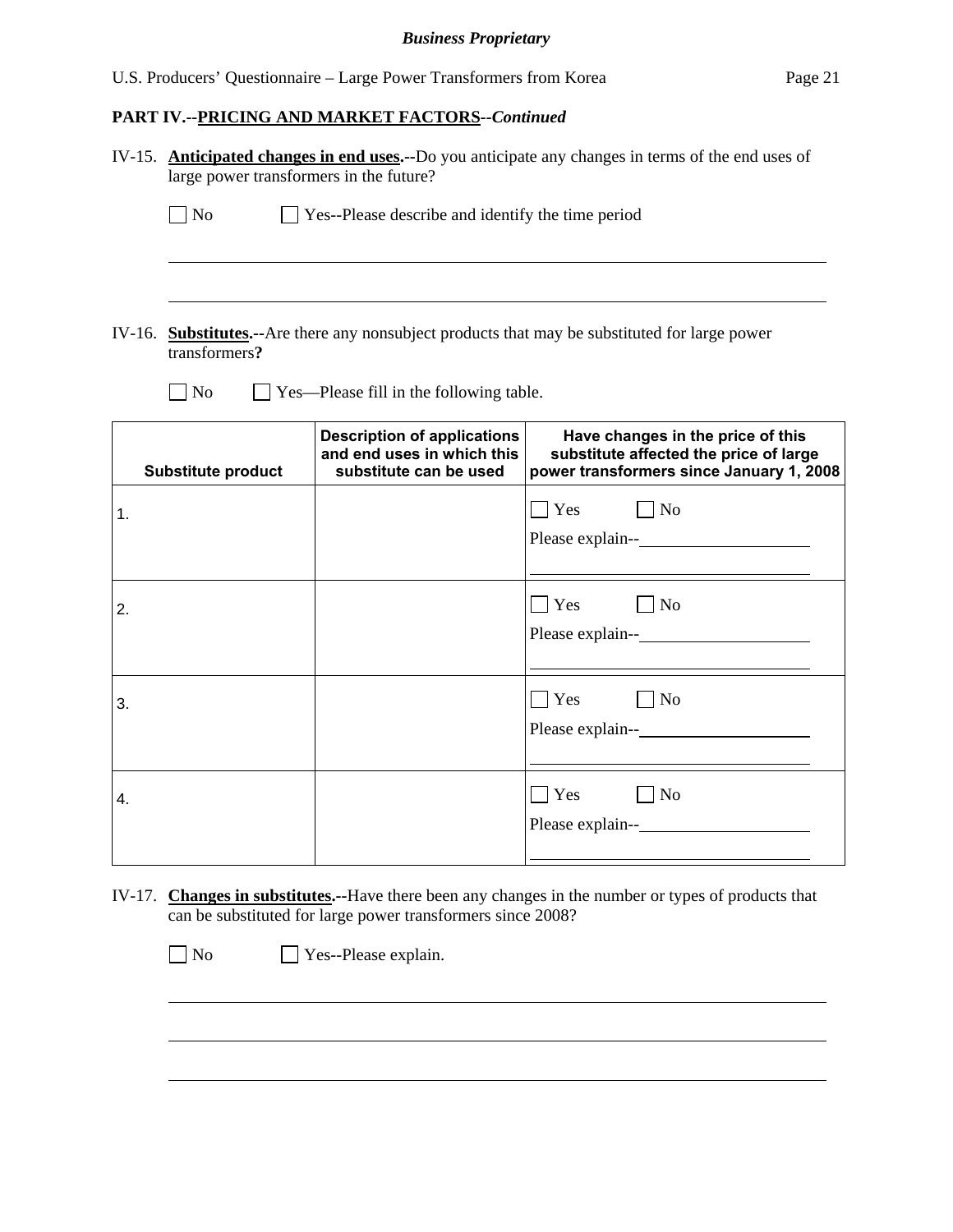## *Business Proprietary*

|           | IV-18. Anticipated changes in substitutes.--Do you anticipate any changes in terms of the<br>substitutability of other products for large power transformers in the future?                                                                                                                                                                                                                                                                                     |  |  |  |  |  |  |
|-----------|-----------------------------------------------------------------------------------------------------------------------------------------------------------------------------------------------------------------------------------------------------------------------------------------------------------------------------------------------------------------------------------------------------------------------------------------------------------------|--|--|--|--|--|--|
| $\Box$ No | Yes--Please describe.                                                                                                                                                                                                                                                                                                                                                                                                                                           |  |  |  |  |  |  |
|           |                                                                                                                                                                                                                                                                                                                                                                                                                                                                 |  |  |  |  |  |  |
|           | IV-19. Raw materials.--                                                                                                                                                                                                                                                                                                                                                                                                                                         |  |  |  |  |  |  |
| (a)       | To what extent have changes in the prices of raw materials affected your firm's selling<br>prices for large power transformers since 2008?                                                                                                                                                                                                                                                                                                                      |  |  |  |  |  |  |
| (b)       | Do you anticipate changes in your raw material costs in the foreseeable future?                                                                                                                                                                                                                                                                                                                                                                                 |  |  |  |  |  |  |
|           | $\overline{\rm ~No}$<br>Yes—Please explain.                                                                                                                                                                                                                                                                                                                                                                                                                     |  |  |  |  |  |  |
|           | IV-20. Changes in factors affecting supply.--Have any changes occurred in any other factors affecting<br>supply (e.g., changes in availability or prices of energy, labor, or raw materials; transportation<br>conditions; production capacity and/or methods of production; technology; export markets; or<br>alternative production opportunities) that affected the availability of U.S.-produced large power<br>transformers in the U.S. market since 2008? |  |  |  |  |  |  |
| $\Box$ No | $\Box$ Yes--Please note the time period(s) of any such changes, the factors(s)<br>involved, and the impact such changes had on your shipment volumes<br>and prices.                                                                                                                                                                                                                                                                                             |  |  |  |  |  |  |
|           |                                                                                                                                                                                                                                                                                                                                                                                                                                                                 |  |  |  |  |  |  |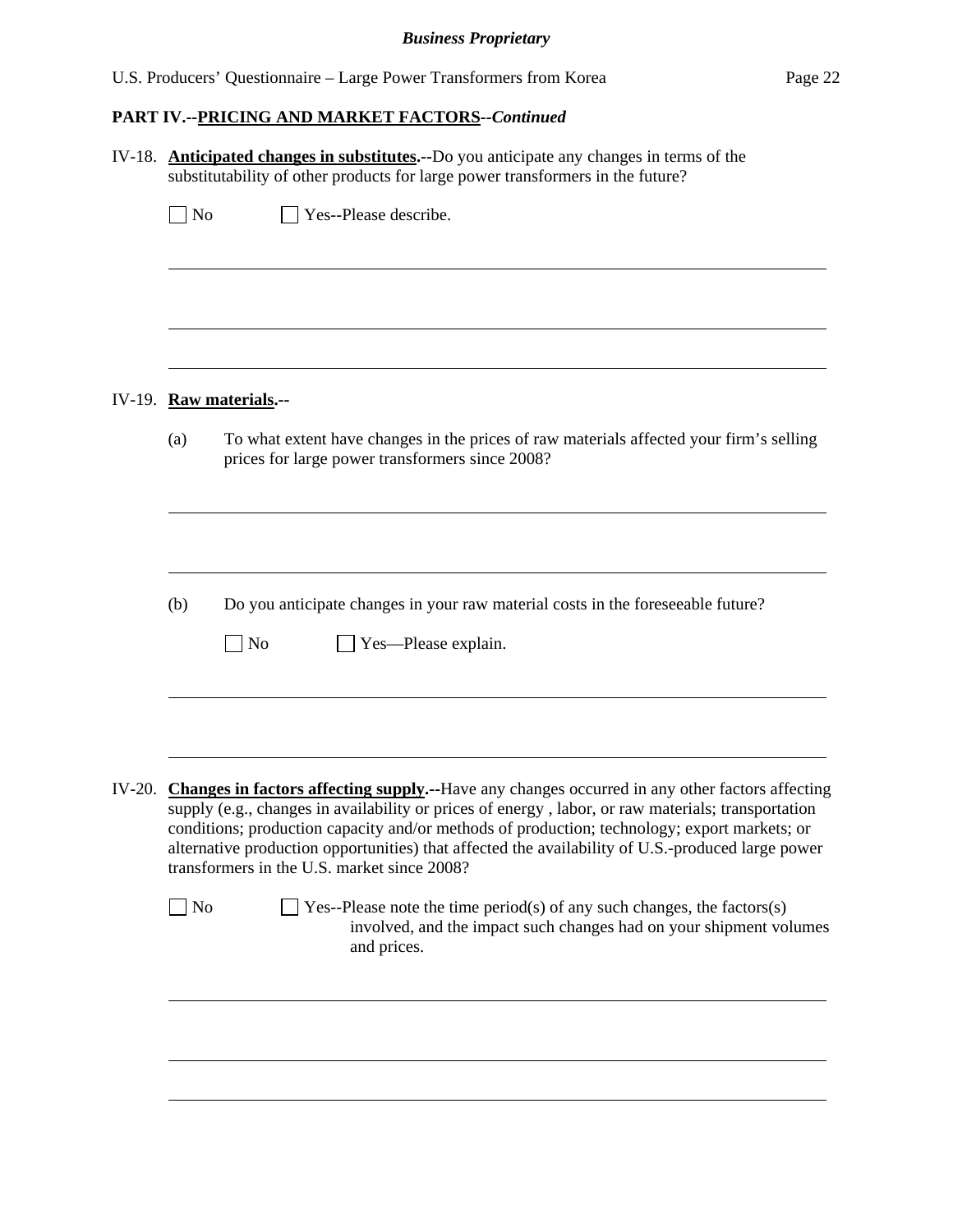## *Business Proprietary*

|                                                                                                                                                                                                                                                                                                                                                                                                                                                                                                                                                                                        | IV-21. Availability of supply (U.S.-produced).--                                                                                                                                              |  |  |  |  |  |
|----------------------------------------------------------------------------------------------------------------------------------------------------------------------------------------------------------------------------------------------------------------------------------------------------------------------------------------------------------------------------------------------------------------------------------------------------------------------------------------------------------------------------------------------------------------------------------------|-----------------------------------------------------------------------------------------------------------------------------------------------------------------------------------------------|--|--|--|--|--|
| (a)                                                                                                                                                                                                                                                                                                                                                                                                                                                                                                                                                                                    | Do you anticipate any changes in terms of the availability of U.S.-produced large power<br>transformers in the U.S. market in the future?                                                     |  |  |  |  |  |
|                                                                                                                                                                                                                                                                                                                                                                                                                                                                                                                                                                                        | No change<br>Increase<br>Decrease                                                                                                                                                             |  |  |  |  |  |
| (b)                                                                                                                                                                                                                                                                                                                                                                                                                                                                                                                                                                                    | If you anticipate changes in supply, please explain.                                                                                                                                          |  |  |  |  |  |
|                                                                                                                                                                                                                                                                                                                                                                                                                                                                                                                                                                                        |                                                                                                                                                                                               |  |  |  |  |  |
|                                                                                                                                                                                                                                                                                                                                                                                                                                                                                                                                                                                        |                                                                                                                                                                                               |  |  |  |  |  |
| IV-22. <b>Allocation.</b> --Has your firm refused, declined, or been unable to supply large power transformers<br>at any time since 2008? (Examples include placing customers on allocation or "controlled order<br>entry," declining to accept new customers or renew existing customers, delivering less than the<br>quantity promised, unable to meet timely shipment commitments, etc.)<br>$\n  1$ No<br>Yes--Please note and document the time period(s) (i.e., month and year),<br>country of origin, and the customer involved; and the amount and<br>type of product involved. |                                                                                                                                                                                               |  |  |  |  |  |
|                                                                                                                                                                                                                                                                                                                                                                                                                                                                                                                                                                                        |                                                                                                                                                                                               |  |  |  |  |  |
|                                                                                                                                                                                                                                                                                                                                                                                                                                                                                                                                                                                        |                                                                                                                                                                                               |  |  |  |  |  |
| since 2008?                                                                                                                                                                                                                                                                                                                                                                                                                                                                                                                                                                            | IV-23. Availability of supply (nonsubject).--Has the availability of NONSUBJECT large power<br>transformers (i.e., large power transformers imported from countries other than Korea) changed |  |  |  |  |  |
| $\n  o$                                                                                                                                                                                                                                                                                                                                                                                                                                                                                                                                                                                | Yes--Please explain.                                                                                                                                                                          |  |  |  |  |  |
|                                                                                                                                                                                                                                                                                                                                                                                                                                                                                                                                                                                        |                                                                                                                                                                                               |  |  |  |  |  |
|                                                                                                                                                                                                                                                                                                                                                                                                                                                                                                                                                                                        |                                                                                                                                                                                               |  |  |  |  |  |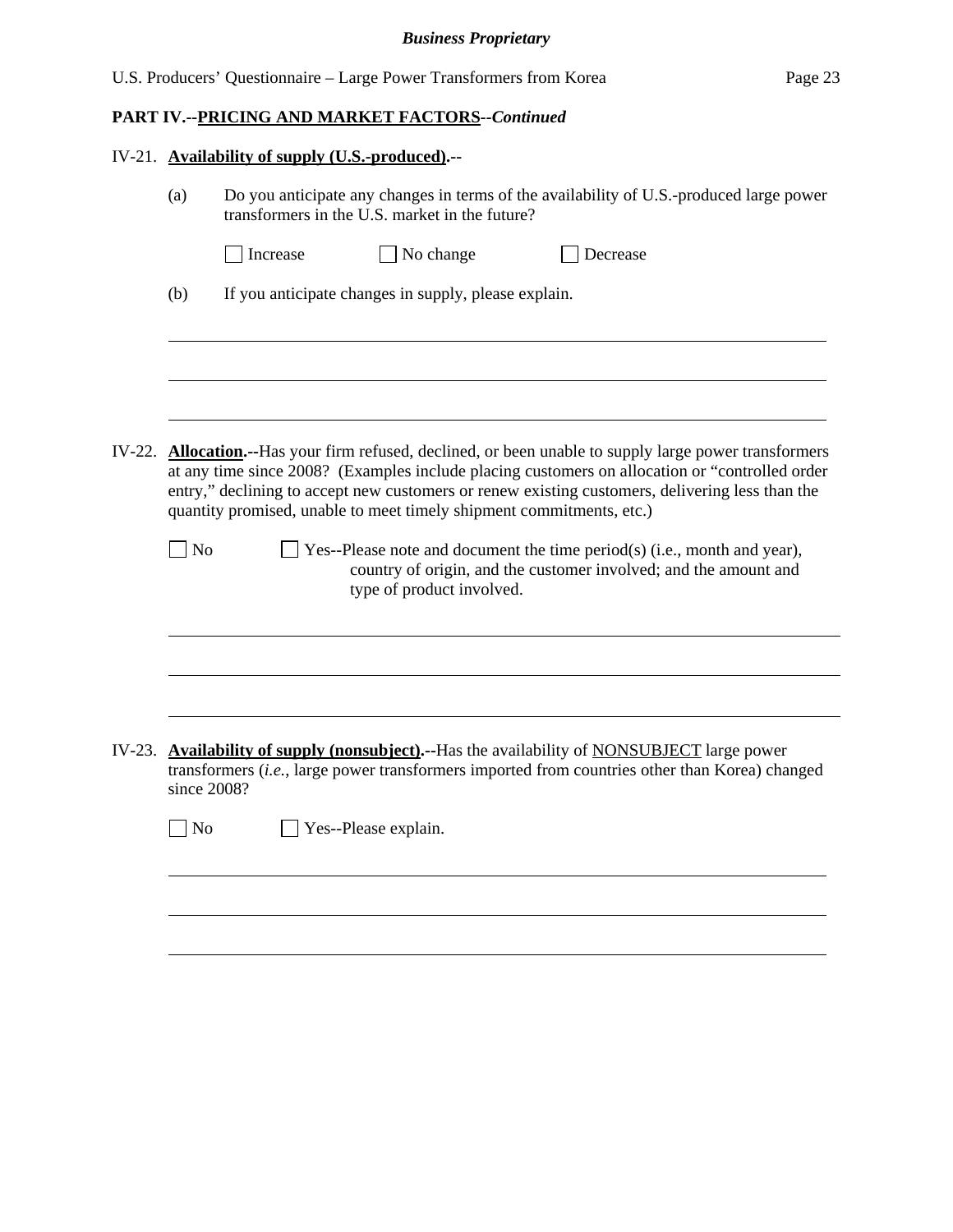|        | IV-24. Export constraints.--Describe how easily your firm can shift its sales of large power<br>transformers between the U.S. market and alternative country markets. In your discussion, please<br>describe any contracts, other sales arrangements, tariffs, non-tariff barriers, or other constraints<br>that would prevent or retard your firm from shifting large power transformers between the U.S.<br>and alternative country markets within a 12-month period. |  |  |  |  |  |  |
|--------|-------------------------------------------------------------------------------------------------------------------------------------------------------------------------------------------------------------------------------------------------------------------------------------------------------------------------------------------------------------------------------------------------------------------------------------------------------------------------|--|--|--|--|--|--|
|        | IV-25. Product changes.--Have there been any significant changes in the product range, product mix, or<br>marketing of large power transformers since 2008?                                                                                                                                                                                                                                                                                                             |  |  |  |  |  |  |
|        | Yes--Please describe and quantify if possible.<br>$\Box$ No                                                                                                                                                                                                                                                                                                                                                                                                             |  |  |  |  |  |  |
|        |                                                                                                                                                                                                                                                                                                                                                                                                                                                                         |  |  |  |  |  |  |
| IV-26. | <b>Anticipated product changes.</b> --Do you anticipate any changes in terms of the product range,<br>product mix, or marketing of large power transformers in the future?                                                                                                                                                                                                                                                                                              |  |  |  |  |  |  |
|        | Yes--Please identify, including the time period.<br>N <sub>o</sub>                                                                                                                                                                                                                                                                                                                                                                                                      |  |  |  |  |  |  |
|        |                                                                                                                                                                                                                                                                                                                                                                                                                                                                         |  |  |  |  |  |  |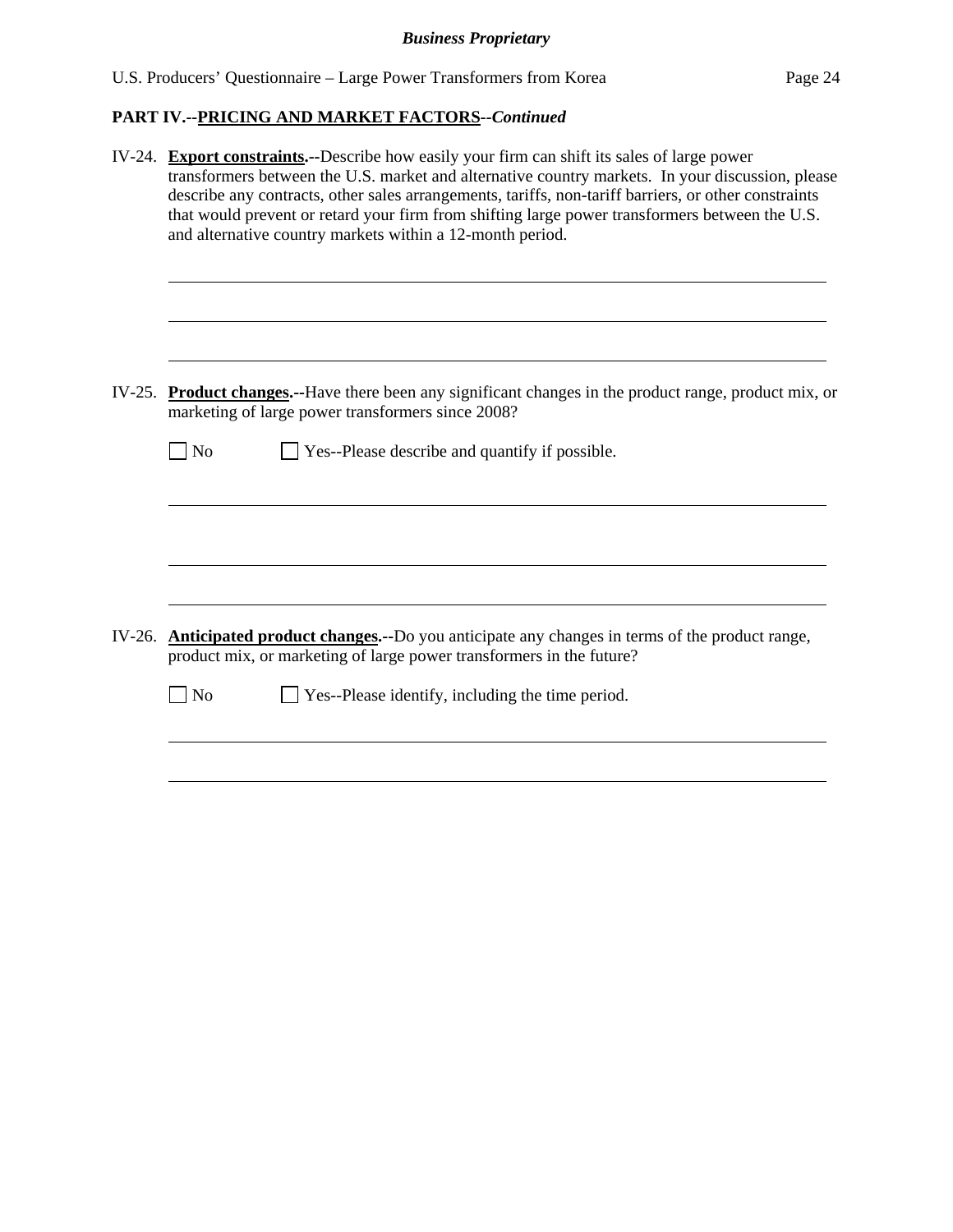#### IV-28. **Demand trends.--**

|        | (a)                                 | How has the demand within the United States for large power transformers changed since<br>January 1, 2008? What principal factors affect changes in demand? |                                                                                    |                                                                                      |            |  |  |  |  |
|--------|-------------------------------------|-------------------------------------------------------------------------------------------------------------------------------------------------------------|------------------------------------------------------------------------------------|--------------------------------------------------------------------------------------|------------|--|--|--|--|
|        |                                     | Increased                                                                                                                                                   | No Change                                                                          | Decreased                                                                            | Fluctuated |  |  |  |  |
|        |                                     |                                                                                                                                                             |                                                                                    |                                                                                      |            |  |  |  |  |
|        | (b)                                 |                                                                                                                                                             | changed since January 1, 2008? What principal factors affect changes in demand?    | How has the demand outside the United States (if known) for large power transformers |            |  |  |  |  |
|        |                                     | Increased                                                                                                                                                   | No Change                                                                          | Decreased                                                                            | Fluctuated |  |  |  |  |
|        |                                     |                                                                                                                                                             |                                                                                    |                                                                                      |            |  |  |  |  |
| IV-29. | <b>Conditions of competition.--</b> |                                                                                                                                                             |                                                                                    |                                                                                      |            |  |  |  |  |
|        | (a)                                 | Is the large power transformers market subject to business cycles or conditions of<br>competition other than the changes in the overall economy?            |                                                                                    |                                                                                      |            |  |  |  |  |
|        |                                     | N <sub>o</sub>                                                                                                                                              | Yes--Please explain and estimate the duration of any such cycle.                   |                                                                                      |            |  |  |  |  |
|        |                                     |                                                                                                                                                             |                                                                                    |                                                                                      |            |  |  |  |  |
|        | (b)                                 | changed since 2008?                                                                                                                                         | Have the business cycles or conditions of competition for large power transformers |                                                                                      |            |  |  |  |  |
|        |                                     | No                                                                                                                                                          | Yes--Please explain any such changes.                                              |                                                                                      |            |  |  |  |  |
|        |                                     |                                                                                                                                                             |                                                                                    |                                                                                      |            |  |  |  |  |

IV-30. **Market studies.--**Please provide as a separate attachment to this request any studies, surveys, etc. that you are aware of that quantify and/or otherwise discuss large power transformers supply (including production capacity and capacity utilization) and demand in (1) the United States, (2) each of the other major producing/consuming countries, including Korea, and (3) the world as a whole. Of particular interest is such data from 2005 to the present and forecasts for the future.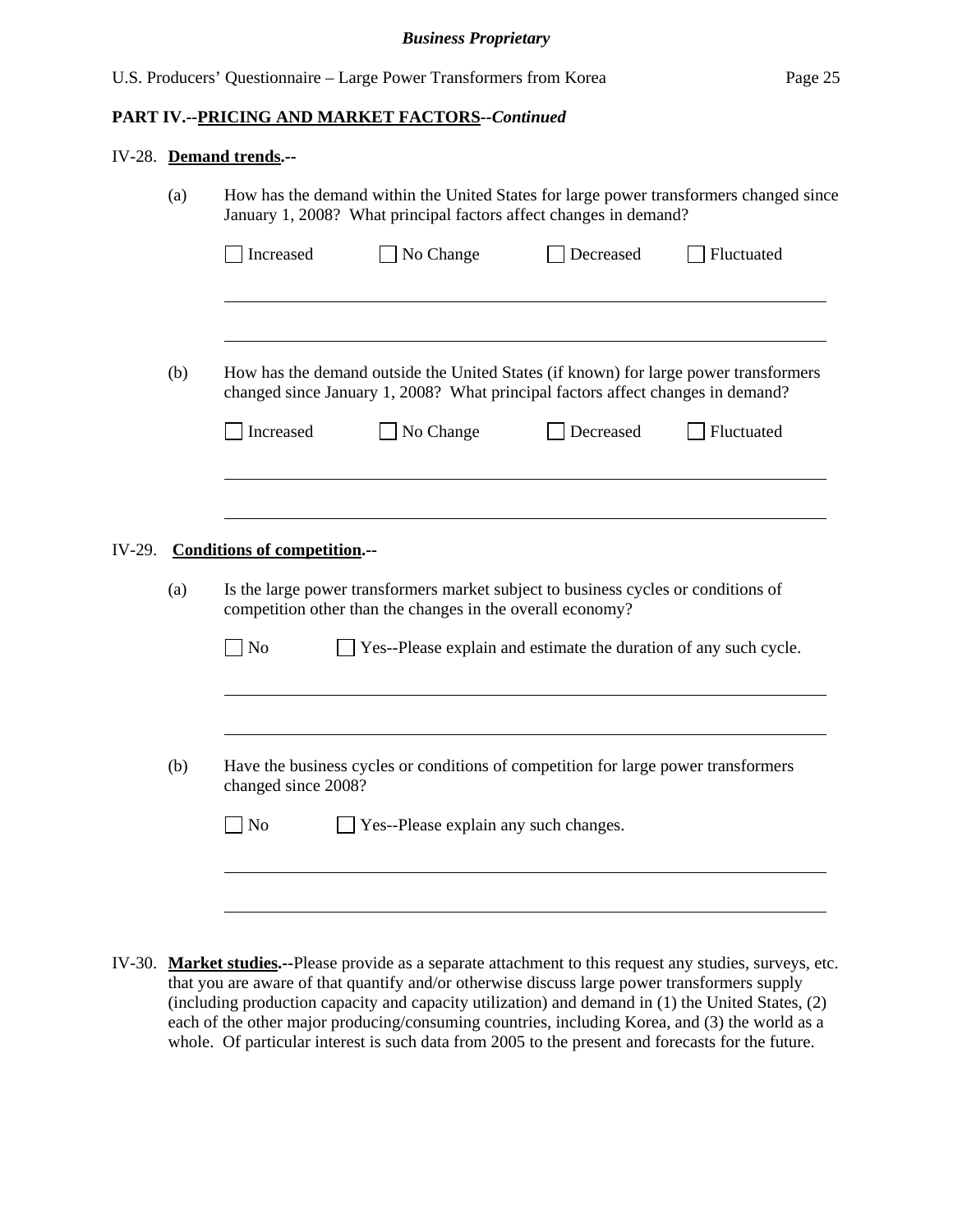IV-31. Are large power transformers produced in the United States and in other countries interchangeable (*i.e.*, can they physically be used in the same applications)? Please indicate below, using "A" to indicate that the products from a specified country-pair are always interchangeable, "F" to indicate that the products are frequently interchangeable, "S" to indicate that the products are sometimes interchangeable, "N" to indicate that the products are never interchangeable, and "0" to indicate no familiarity with products from a specified country-pair.<sup>1</sup>

| Country-pair                                                                                                                                                                                | Korea<br><b>Mexico</b> |  | <b>Other countries</b> |  |  |  |  |
|---------------------------------------------------------------------------------------------------------------------------------------------------------------------------------------------|------------------------|--|------------------------|--|--|--|--|
| <b>United States</b>                                                                                                                                                                        |                        |  |                        |  |  |  |  |
| Korea                                                                                                                                                                                       |                        |  |                        |  |  |  |  |
| <b>Mexico</b>                                                                                                                                                                               |                        |  |                        |  |  |  |  |
| <sup>1</sup> For any country-pair producing large power transformers which is sometimes or never<br>interchangeable, please explain the factors that limit or preclude interchangeable use: |                        |  |                        |  |  |  |  |
|                                                                                                                                                                                             |                        |  |                        |  |  |  |  |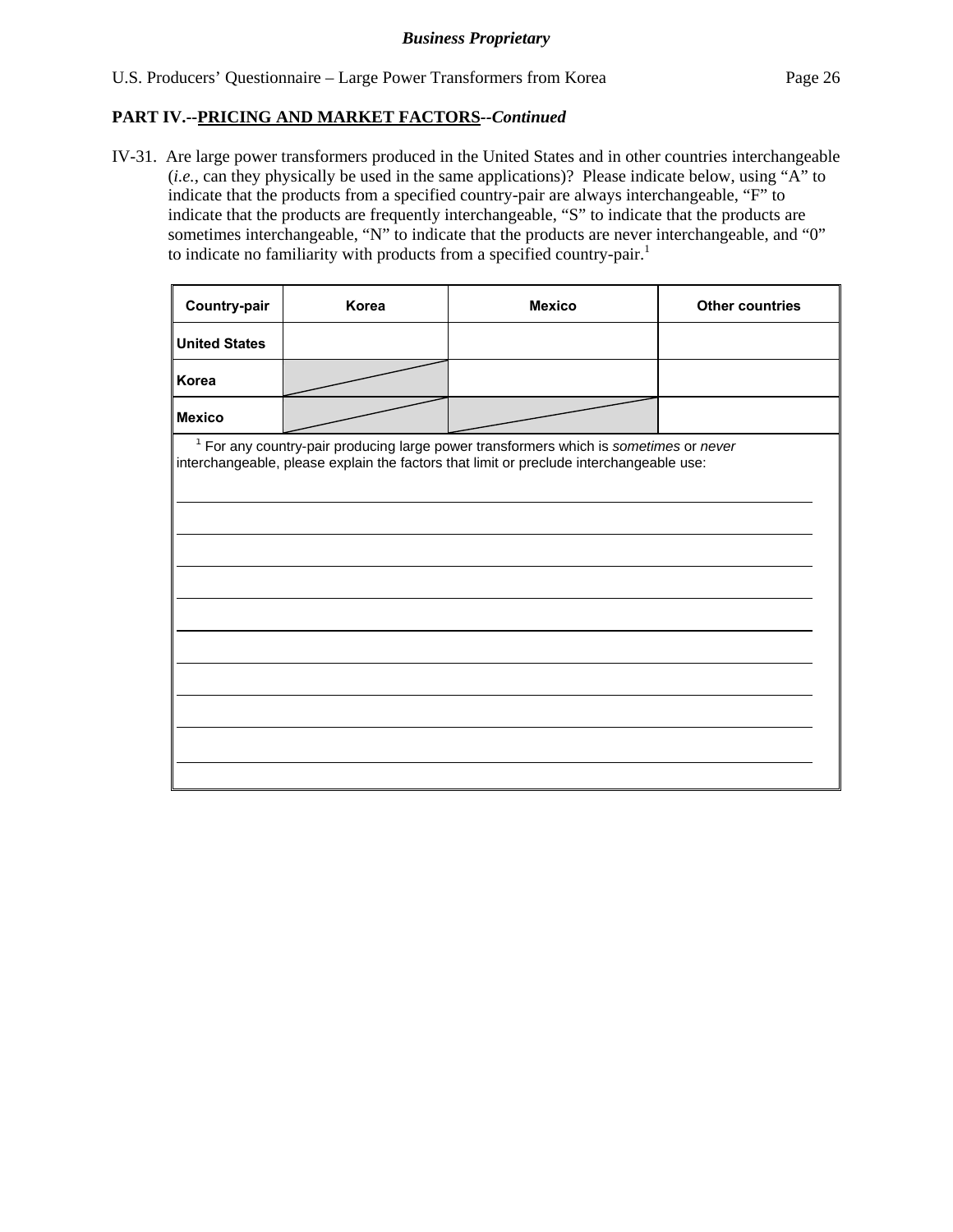IV-32. Are differences other than price (*i.e.*, quality, availability, transportation network, product range, technical support, *etc.*) between large power transformers produced in the United States and in other countries a significant factor in your firm's sales of the products? Please indicate below, using "A" to indicate that such differences are always significant, "F" to indicate that such differences are frequently significant, "S" to indicate that such differences are sometimes significant, "N" to indicate that such differences are never significant, and "0" to indicate no familiarity with products from a specified country-pair.<sup>1</sup>

| Country-pair         | Korea | <b>Mexico</b>                                                                                                                                                                      | <b>Other countries</b> |
|----------------------|-------|------------------------------------------------------------------------------------------------------------------------------------------------------------------------------------|------------------------|
| <b>United States</b> |       |                                                                                                                                                                                    |                        |
| Korea                |       |                                                                                                                                                                                    |                        |
| Mexico               |       |                                                                                                                                                                                    |                        |
|                      |       | $1$ For any country-pair producing large power transformers which is sometimes or never<br>interchangeable, please explain the factors that limit or preclude interchangeable use: |                        |
|                      |       |                                                                                                                                                                                    |                        |
|                      |       |                                                                                                                                                                                    |                        |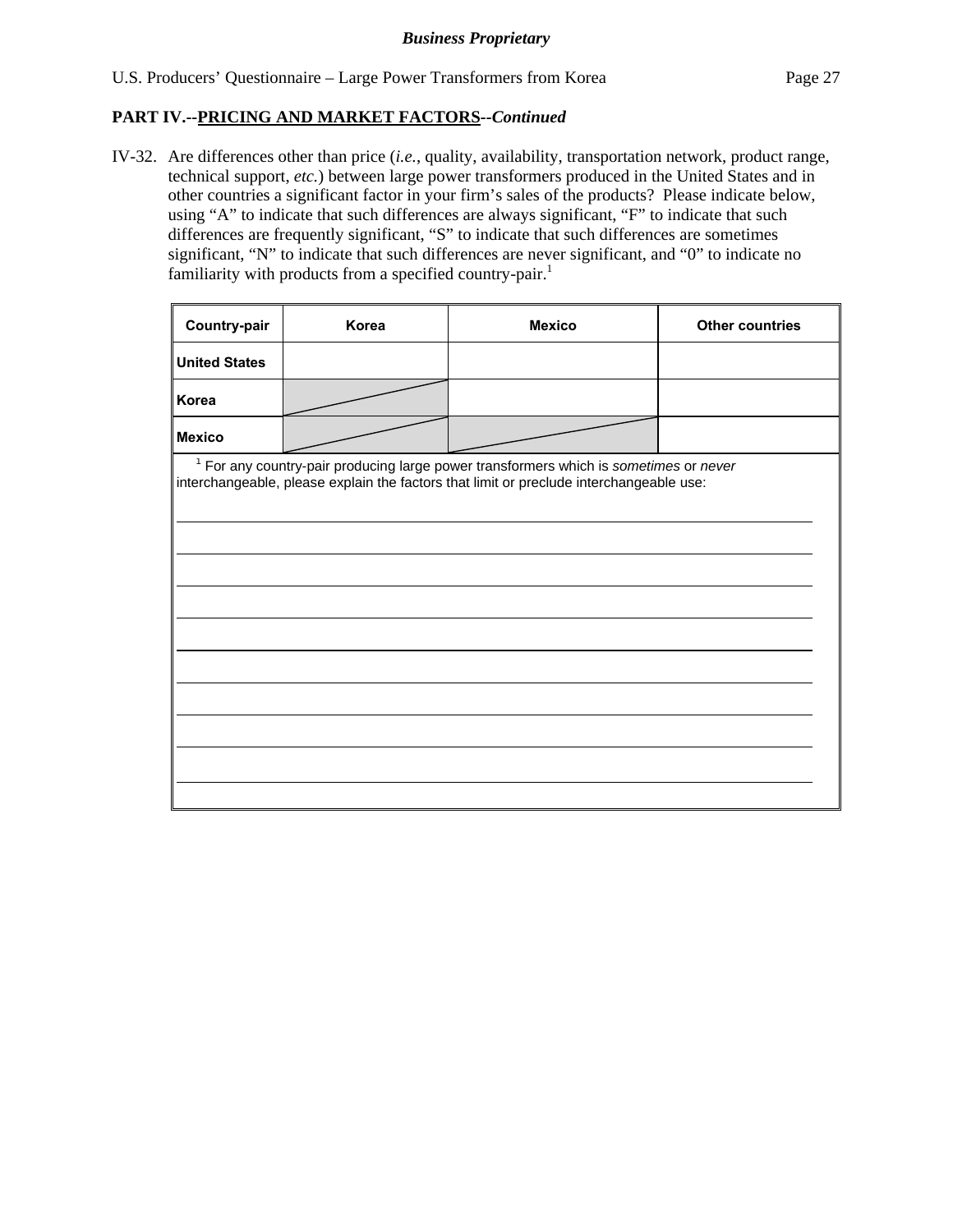IV-33. Please identify below the names and addresses of your firm's 10 largest customers for large power transformers during 2008-2010. Please also provide the name and telephone number of a contact person and the share of the quantity of your firm's total shipments of large power transformers that each of these customers accounted for in 2010.

| No.                     | Customer's<br>name | <b>Street address (not</b><br>P.O. box), city, state,<br>and zip code | <b>Contact person</b> | <b>E-mail address</b> | Area<br>code and<br>telephone<br>number | <b>Share</b><br>of 2010<br>sales<br>(%) |
|-------------------------|--------------------|-----------------------------------------------------------------------|-----------------------|-----------------------|-----------------------------------------|-----------------------------------------|
| $\mathbf{1}$            |                    |                                                                       |                       |                       |                                         |                                         |
| $\mathbf{2}$            |                    |                                                                       |                       |                       |                                         |                                         |
| $\mathbf{3}$            |                    |                                                                       |                       |                       |                                         |                                         |
| $\overline{\mathbf{4}}$ |                    |                                                                       |                       |                       |                                         |                                         |
| $\overline{\mathbf{5}}$ |                    |                                                                       |                       |                       |                                         |                                         |
| $\bf 6$                 |                    |                                                                       |                       |                       |                                         |                                         |
| $\overline{7}$          |                    |                                                                       |                       |                       |                                         |                                         |
| $\bf{8}$                |                    |                                                                       |                       |                       |                                         |                                         |
| $\boldsymbol{9}$        |                    |                                                                       |                       |                       |                                         |                                         |
| 10                      |                    |                                                                       |                       |                       |                                         |                                         |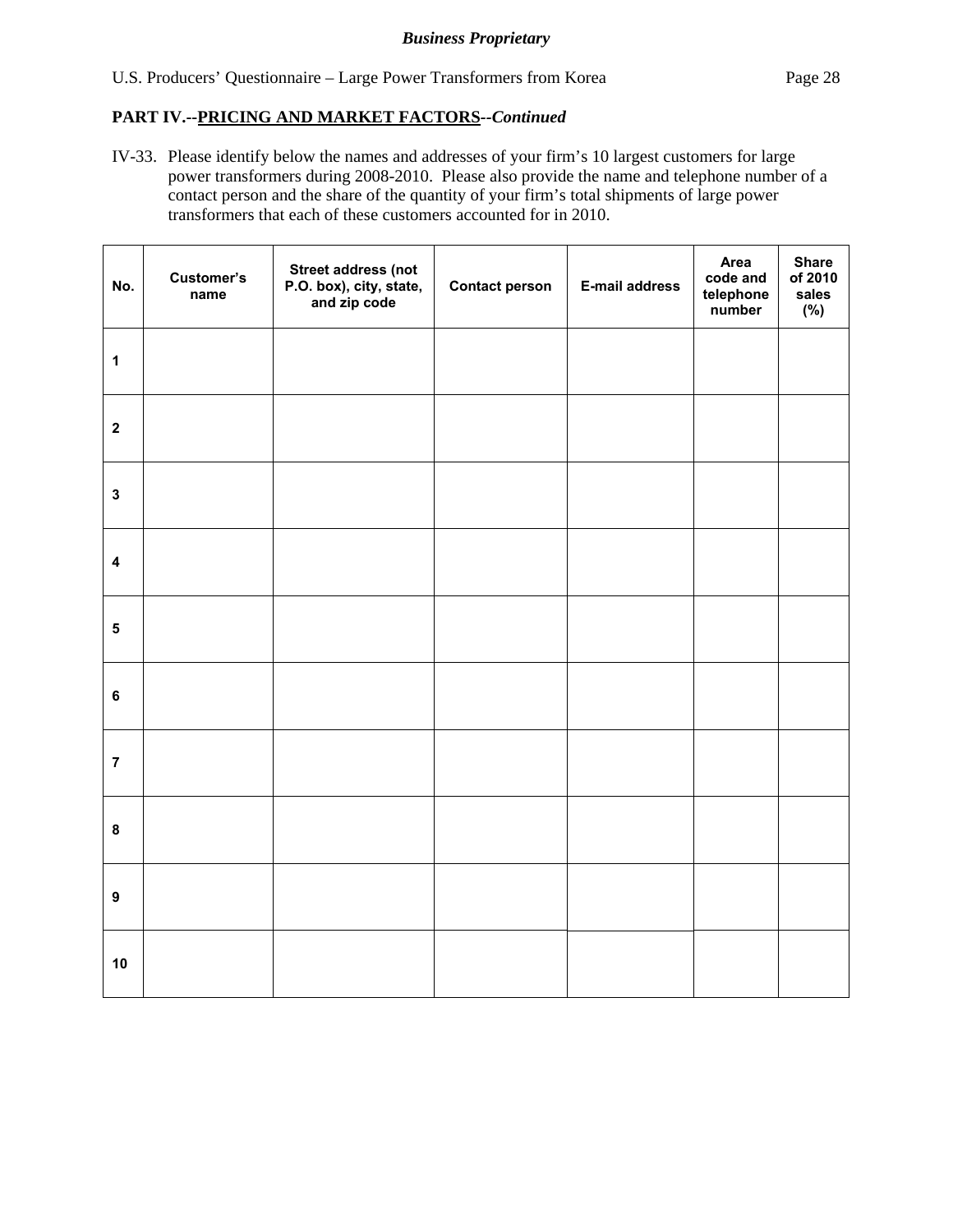#### IV-34. **COMPETITION FROM IMPORTS--LOST REVENUES**.-- **THIS SECTION IS TO BE COMPLETED ONLY BY NON-PETITIONERS**

Since January 1, 2008: To avoid losing sales to competitors selling large power transformers from Korea, did your firm:

| Reduce prices                       | $\Box$ No    | $\Box$ Yes |
|-------------------------------------|--------------|------------|
| Roll back announced price increases | $\vert$   No | $\Box$ Yes |

If yes, please furnish as much of the following information as possible for each affected transaction. Document such allegations of lost revenues whenever possible (documentation could include copies of invoices, sales reports, or letters from customers). Please note that the Commission may contact the firms named to verify the allegations reported.

Customer name, contact person, phone and fax numbers Specific product(s) involved Date of your initial price quotation Quantity involved Your initial *rejected* price quotation (total delivered value) Your *accepted* price quotation (total delivered value) The country of origin of the competing imported product The competing price quotation of the imported product (total delivered value)

| Customer name,<br>contact person,<br>e-mail address, and<br>phone and fax<br>numbers | <b>Product</b><br>(including<br><b>MVA rating)</b> | Date of<br>quote | Quantity<br>(units) | <b>Initial</b><br>rejected U.S.<br>price (total<br>value--<br>dollars) | <b>Accepted</b><br>U.S. price<br>(total value--<br>dollars) | <b>Country of</b><br>origin of<br>competing<br>bid | Competing<br>import price<br>(total<br>value-<br>dollars) |
|--------------------------------------------------------------------------------------|----------------------------------------------------|------------------|---------------------|------------------------------------------------------------------------|-------------------------------------------------------------|----------------------------------------------------|-----------------------------------------------------------|
|                                                                                      |                                                    |                  |                     |                                                                        |                                                             |                                                    |                                                           |
|                                                                                      |                                                    |                  |                     |                                                                        |                                                             |                                                    |                                                           |
|                                                                                      |                                                    |                  |                     |                                                                        |                                                             |                                                    |                                                           |
|                                                                                      |                                                    |                  |                     |                                                                        |                                                             |                                                    |                                                           |